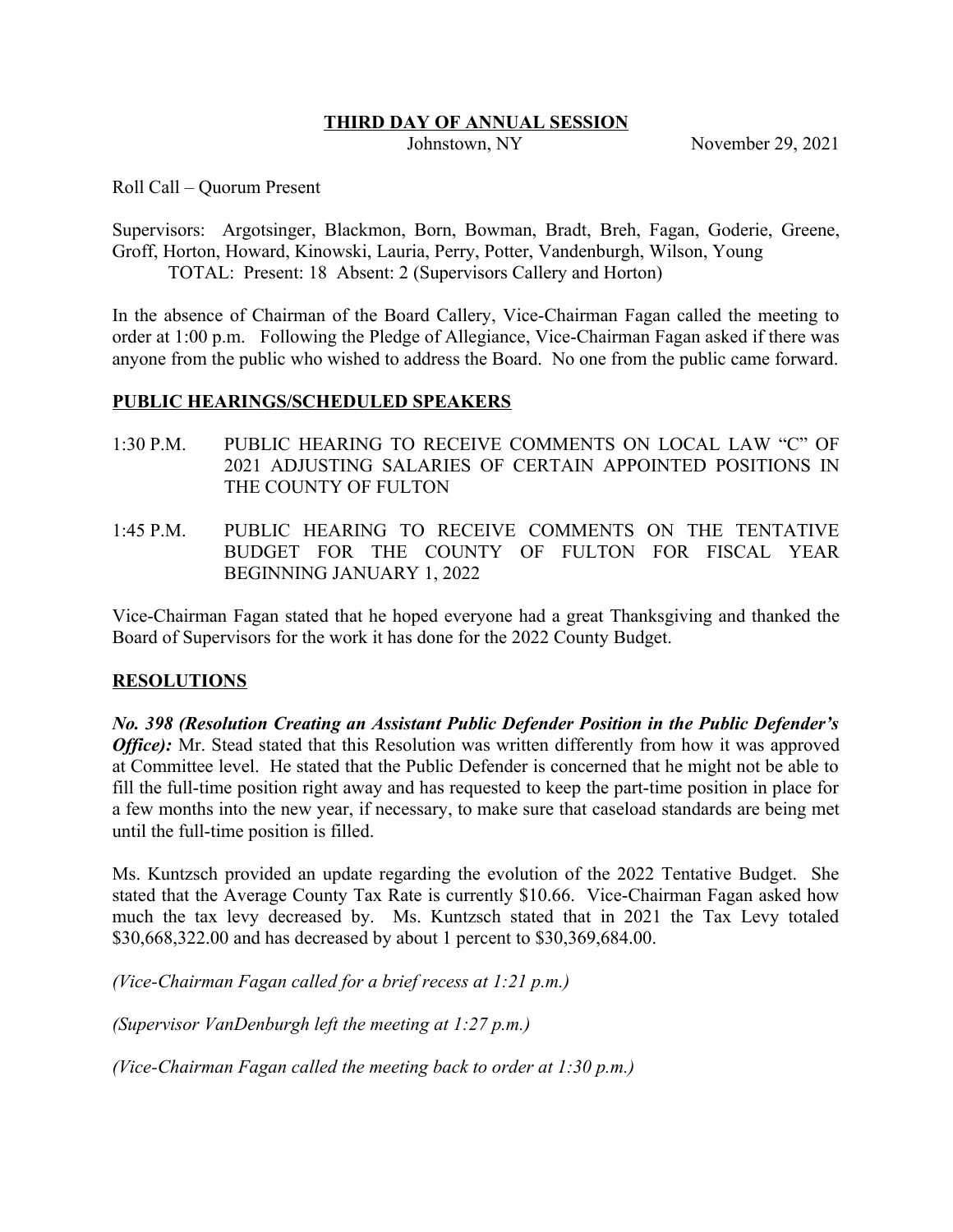Vice-Chairman Fagan opened the Public Hearing to receive comments on Local Law "C" of 2021 Adjusting Salaries of Certain Appointed Positions in the County of Fulton at 1:31 p.m. No one present came forward to speak on the matter.

Vice-Chairman Fagan then commented that the Public Hearing on Local Law "C" of 2021 Adjusting Salaries of Certain Appointed Positions in the County of Fulton would remain open for a portion of the meeting.

# *(Vice-Chairman Fagan called for a brief recess at 1:33 p.m.)*

# *(A Resolution was deliberated on.)*

Vice-Chairman Fagan again asked if there were any public speakers who wished to comment on Local Law "C" of 2021 Adjusting Salaries of Certain Appointed Positions in the County of Fulton. Seeing none, Vice-Chairman Fagan closed the Public Hearing at 1:44 p.m.

Vice-Chairman Fagan then opened the Public Hearing to receive comments regarding the Tentative Budget for the County of Fulton for Fiscal Year Beginning January 1, 2022 at 1:45 p.m. No one present came forward to speak on the matter.

Vice-Chairman Fagan then commented that the Public Hearing on the Tentative Budget for the County of Fulton for Fiscal Year Beginning January 1, 2022 would remain open for a portion of the meeting.

Vice-Chairman Fagan again asked if there were any public speakers who wished to comment on the Tentative Budget for the County of Fulton for Fiscal Year Beginning January 1, 2022. Seeing none, Vice-Chairman Fagan closed the Public Hearing at 1:53 p.m.

# *(Resolutions were deliberated upon.)*

Mr. Stead advised that the next Board Meeting is on December 13 at 1:00 p.m., and that another meeting will be necessary the last week of December, either on Tuesday, December 28 or Wednesday, December 29 at 1:00 p.m. Vice Chairman Fagan proposed Tuesday December 28. It was the consensus of the Board to schedule the meeting on Tuesday, December 28, 2021 at 1:00 p.m.

The Board recessed at 2:00 p.m. until Monday, December 13 at 1:00 p.m.

*Certified by:*

*Jon R. Stead, Administrative Officer/ DATE Clerk of the Board*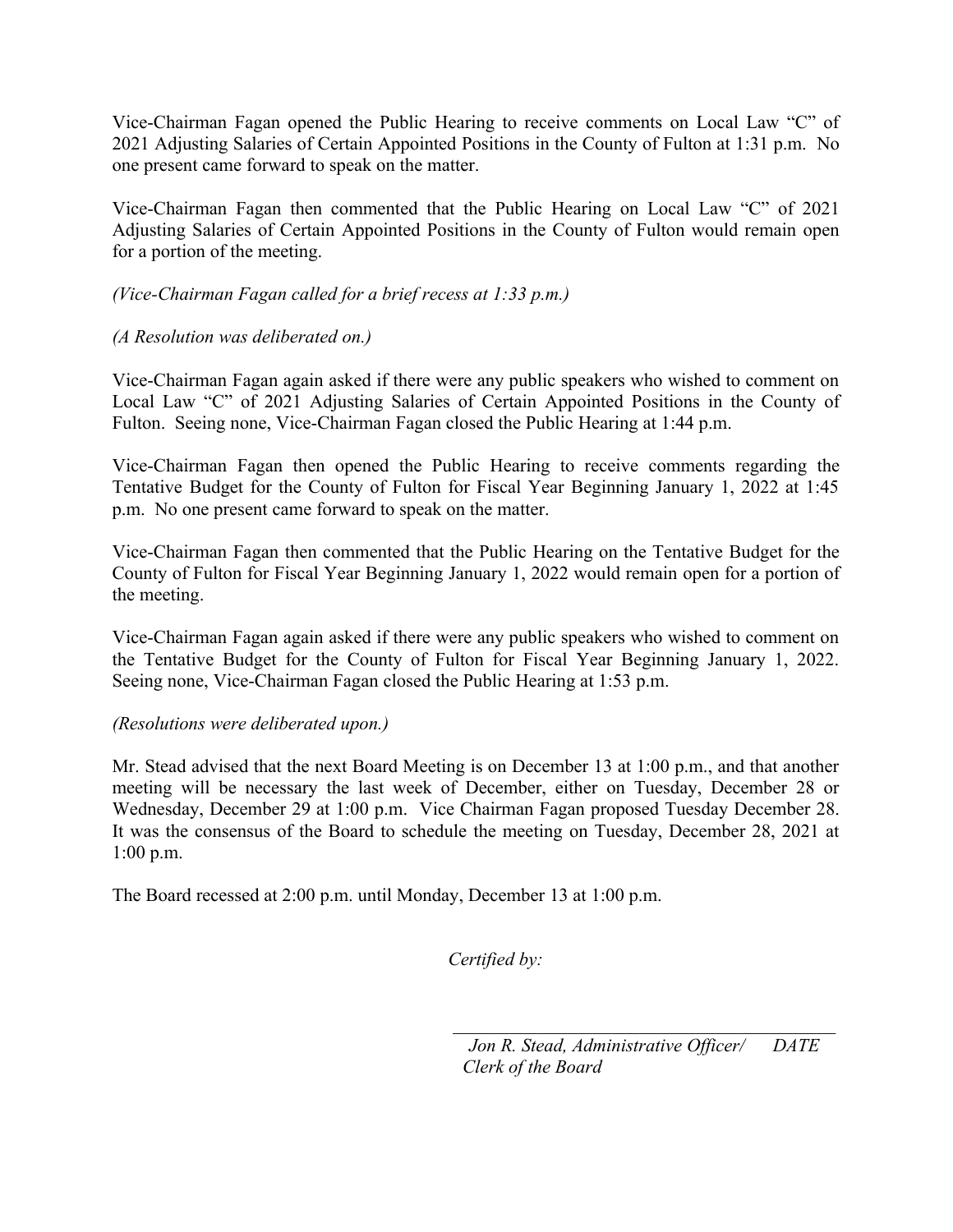Supervisors BREH, KINOWSKI AND ARGOTSINGER offered the following Resolution and moved its adoption:

# RESOLUTION INCREASING CORONER'S FEE AND STIPEND FOR CORONER'S OFFICE ADMINISTRATIVE WORK (2022)

WHEREAS, Resolution 520 of 2018 authorized an increase from \$160.00 to \$180.00 for the per case fee for work done by the Coroner and Deputy Coroner; and

WHEREAS, Resolution 435 of 2012 authorized the creation of a stipend for Coroners' Office Administrative Work of \$1,680.00 per year (pro-rated into bi-weekly payments); and

WHEREAS, the Committees on Public Safety, Personnel and Finance have recommended increases to both payments; now, therefore be it

RESOLVED, That effective January 1, 2022, the fee paid to the elected Fulton County Coroner and Deputy Coroner be and hereby is increased to \$200.00 per case; and, be it further

RESOLVED, That effective January 1, 2022, the "Coroners' Office Administrative Work", stipend assigned to Coroner Margaret Luck, be increased to \$2,600.00 per year; and, be it further

RESOLVED, That the Coroner and Personnel Director do each and every other thing necessary to further the purport of this Resolution; and, be it further

RESOLVED, That certified copies of this Resolution be forwarded to the County Treasurer, Coroner, Personnel Director, Budget Director/County Auditor and Administrative Officer/Clerk of the Board.

Seconded by Supervisor PERRY and adopted by the following vote: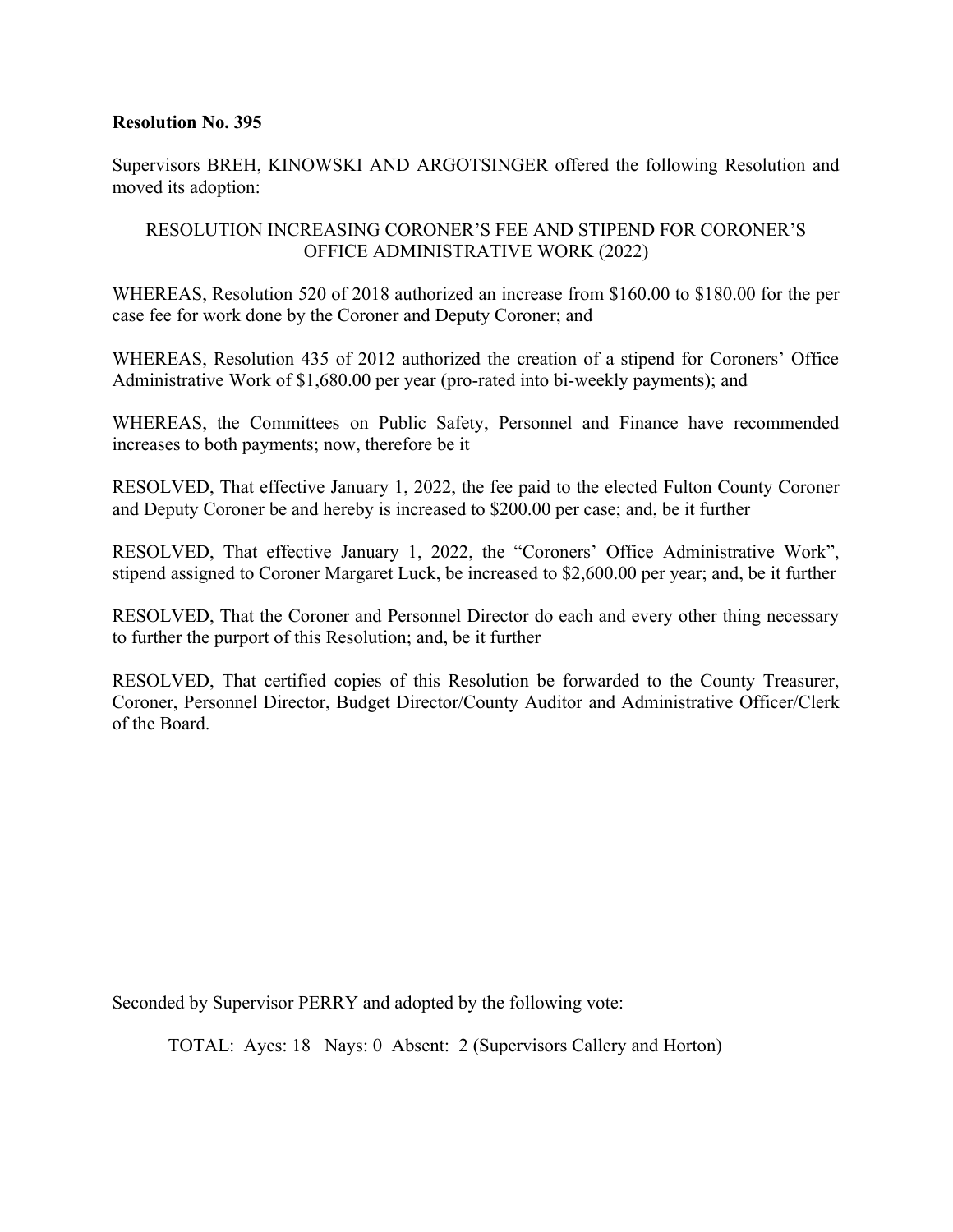Supervisors BREH, KINOWSKI AND ARGOTSINGER offered the following Resolution and moved its adoption:

# RESOLUTION AUTHORIZING EXTENSION OF TEMPORARY PER DIEM FORENSIC EVIDENCE INSTRUCTOR POSITION (SHERIFF'S OFFICE) (2022)

WHEREAS, Resolution 71 of 2016 created a temporary Per Diem Forensic Evidence Instructor position in the Sheriff's Department; and

WHEREAS, Resolutions 228 of 2017, 61 of 2019, 61 of 2020, and 305 of 2020 extended said position through February 28, 2019, through February 29, 2020, through December 31, 2020 and through December 31, 2021, respectively; and

WHEREAS, said Forensic Evidence Instructor will provide professional expertise in the field of forensic evidence collection and the preservation and storage of evidence in investigating criminal matters; and

WHEREAS, the Sheriff has requested an additional extension of said position effective January 1, 2022 through December 31, 2022; now, therefore be it

RESOLVED, That the temporary Per Diem Forensic Evidence Instructor position (\$23.11 per hour, no benefits) not to exceed 30 hours per month in the Sheriff's Department, be and hereby is extended, effective January 1, 2022 through December 31, 2022; and, be it further

RESOLVED, That it is the Sheriff's intent to transition said instruction duties to other positions and sunset the Per Diem Forensic Evidence Instructor position at the end of this extension; and, be it further

RESOLVED, That the Personnel Director and Sheriff do each and every other thing necessary to further the purport of this Resolution; and, be it further

RESOLVED, That certified copies of this Resolution be forwarded to the County Treasurer, Sheriff, Personnel Director, Budget Director/County Auditor and Administrative Officer/Clerk of the Board.

Seconded by Supervisor BORN and adopted by the following vote: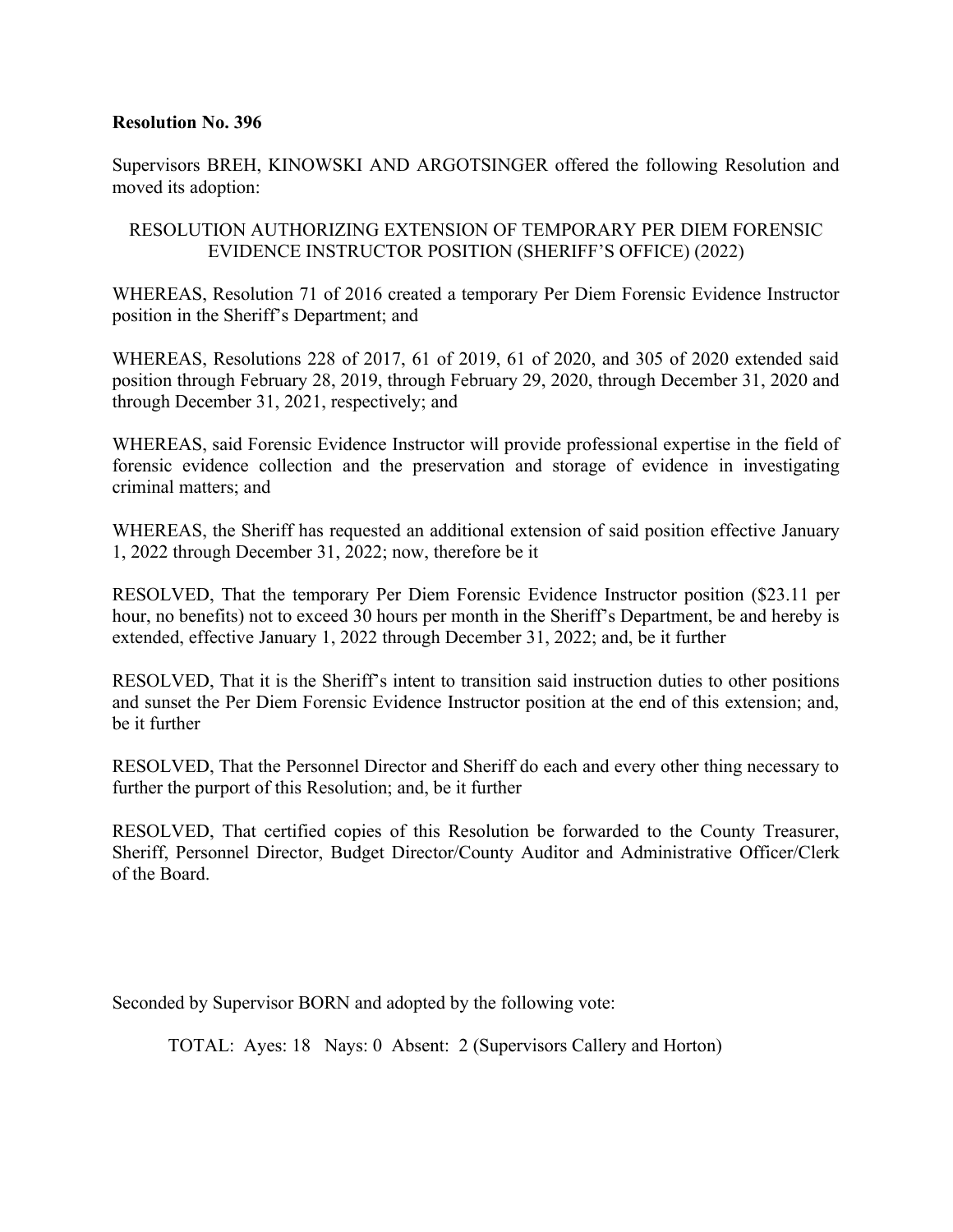Supervisors BREH, KINOWSKI AND ARGOTSINGER offered the following Resolution and moved its adoption:

# RESOLUTION RECLASSIFYING A DEPUTY SHERIFF POSITION TO CORPORAL DEPUTY SHERIFF IN THE SHERIFF'S DEPARTMENT (2022)

WHEREAS, the Sheriff has requested that a Deputy Sheriff position in the Sheriff's Department be reclassified to a Corporal Deputy Sheriff to handle supervisory issues and allow for additional coverage at the Sheriff's Department; now, therefore be it

RESOLVED, That upon the recommendation of the Sheriff and Committees on Public Safety, Personnel and Finance, effective January 1, 2022, one (1) full-time Deputy Sheriff position (PBA-1 start rate: \$23.11 per hour), be and hereby is reclassified to Corporal Deputy Sheriff (PBA-2 one year permanent rate: \$30.15 per hour) in the Sheriff's Department; and, be it further

RESOLVED, That the Sheriff and Personnel Director does each and every other thing necessary to further the purport of this Resolution; and, be it further

RESOLVED, That certified copies of this Resolution be forwarded to the County Treasurer, Personnel Director, Sheriff, Police Benevolent Association, Budget Director/County Auditor and Administrative Officer/Clerk of the Board.

Seconded by Supervisor WILSON and adopted by the following vote: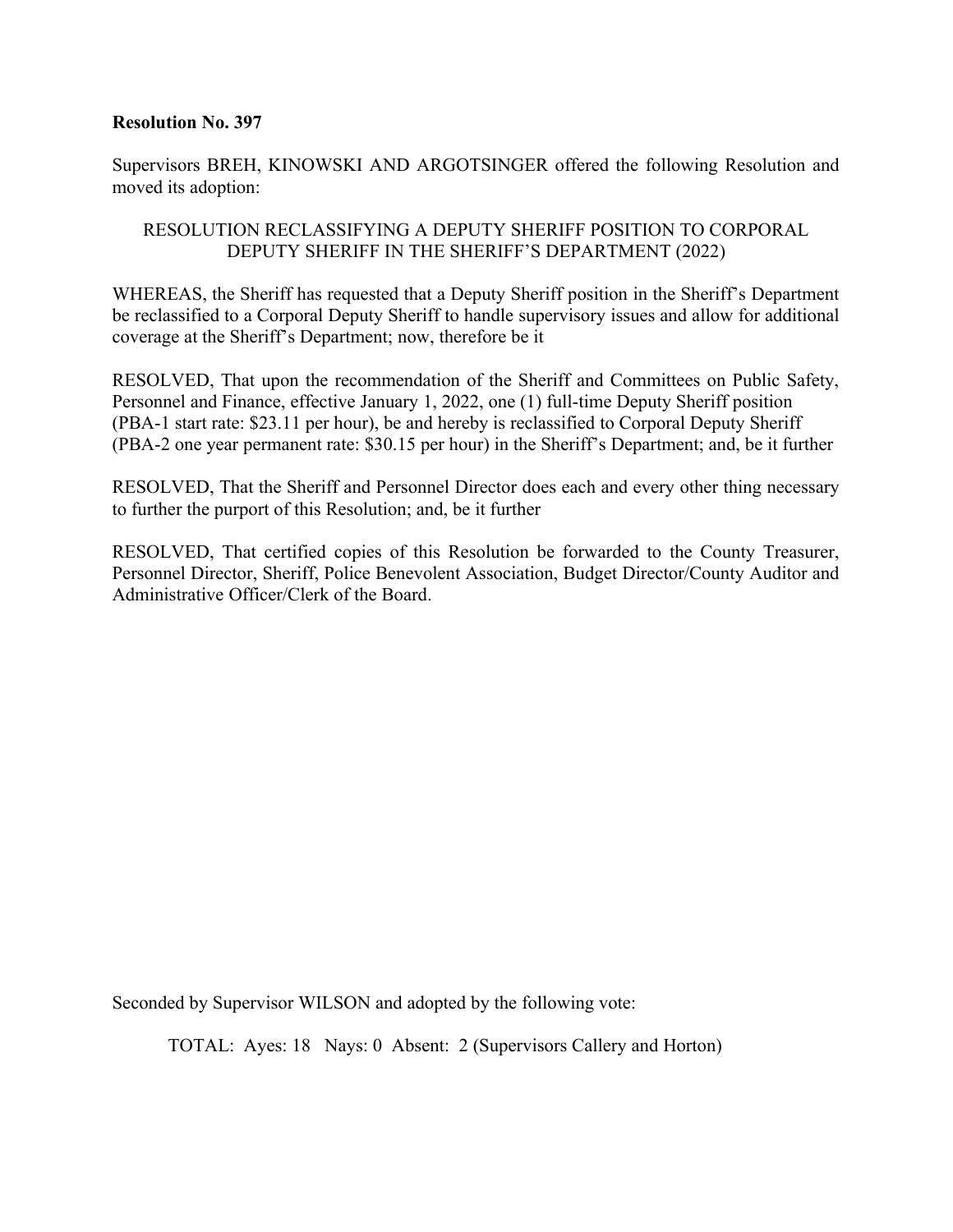Supervisors BREH, KINOWSKI AND ARGOTSINGER offered the following Resolution and moved its adoption:

# RESOLUTION CREATING AN ASSISTANT PUBLIC DEFENDER POSITION IN THE PUBLIC DEFENDER'S OFFICE (2022)

WHEREAS, the Committees on Public Safety, Personnel and Finance have evaluated the service needs of the community and the requirements associated with the NYS ILS Commission and recommend changing an Assistant Public Defender position from part-time to full-time, effective January 1, 2022; and

WHEREAS, in order to accomplish a smooth transition from the part-time to the full-time position, the Public Defender has requested that said Part-time Assistant Public Defender position continue until said full-time position is filled; now, therefore be it

RESOLVED, That one (1) full-time Assistant Public Defender position (Non-Union Job Group A/T-12A; 2022 Starting Salary: \$78,907.00, one-year permanent rate: \$93,891.00) be, and hereby is, created in the Public Defender's Office, effective January 1, 2022; and, be it further

RESOLVED, That, effective with the filling of said new Assistant Public Defender position, one (1) existing Part-time Assistant Public Defender position (Non-Union, 20 hours per week, 2022 salary: \$44,883.00) in the Public Defender's Office shall be abolished; and, be it further

RESOLVED, That the Public Defender is hereby directed to complete the transition and hiring of said full-time Assistant Public Defender by March 31, 2022; and, be it further

RESOLVED, That this Resolution and continuation of said position is contingent upon funding being received from the NYS Office of Indigent Legal Services providing the entire 100 percent cost of said position's transition from part-time to full-time; and, be it further

RESOLVED, That the Public Defender and Personnel Director do each and every other thing necessary to further the purport of this Resolution; and, be it further

RESOLVED, That certified copies of this Resolution be forwarded to the County Treasurer, Public Defender, Personnel Director, Budget Director/County Auditor and Administrative Officer/Clerk of the Board.

Seconded by Supervisor BRADT and adopted by the following vote: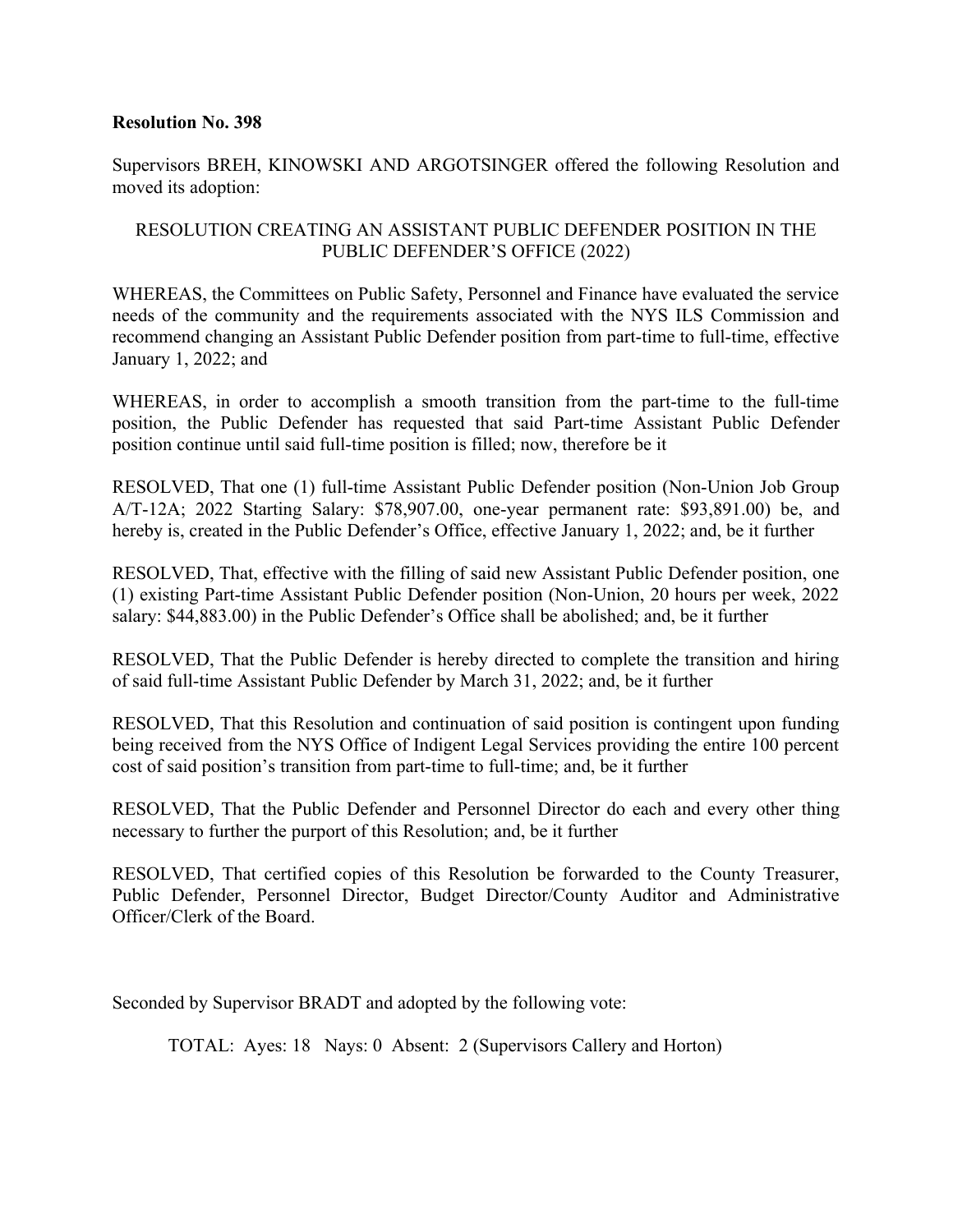Supervisors BREH, KINOWSKI AND ARGOTSINGER offered the following Resolution and moved its adoption:

# RESOLUTION CREATING AN ASSISTANT PUBLIC DEFENDER POSITION IN THE PUBLIC DEFENDER'S OFFICE (2022)

WHEREAS, the Committees on Public Safety, Personnel and Finance have evaluated the service needs of the community and the requirements associated with the NYS ILS Commission and recommend changing an Assistant Public Defender position from part-time to full-time, effective January 1, 2022; and

WHEREAS, in order to accomplish a smooth transition from the part-time to the full-time position, the Public Defender has requested that said Part-time Assistant Public Defender position continue until said full-time position is filled; now, therefore be it

RESOLVED, That one (1) full-time Assistant Public Defender position (Non-Union Job Group A/T-12A; 2022 Starting Salary: \$78,907.00, one-year permanent rate: \$93,891.00) be, and hereby is, created in the Public Defender's Office, effective January 1, 2022; and, be it further

RESOLVED, That, effective with the filling of said new Assistant Public Defender position, one (1) existing Part-time Assistant Public Defender position (Non-Union, 20 hours per week, 2022 salary: \$47,158.00) in the Public Defender's Office shall be abolished; and, be it further

RESOLVED, That the Public Defender is hereby directed to complete the transition and hiring of said full-time Assistant Public Defender by March 31, 2022; and, be it further

RESOLVED, That this Resolution and continuation of said position is contingent upon funding being received from the NYS Office of Indigent Legal Services providing the entire 100 percent cost of said position's transition from part-time to full-time; and, be it further

RESOLVED, That the Public Defender and Personnel Director do each and every other thing necessary to further the purport of this Resolution; and, be it further

RESOLVED, That certified copies of this Resolution be forwarded to the County Treasurer, Public Defender, Personnel Director, Budget Director/County Auditor and Administrative Officer/Clerk of the Board.

Seconded by Supervisor GREENE and adopted by the following vote: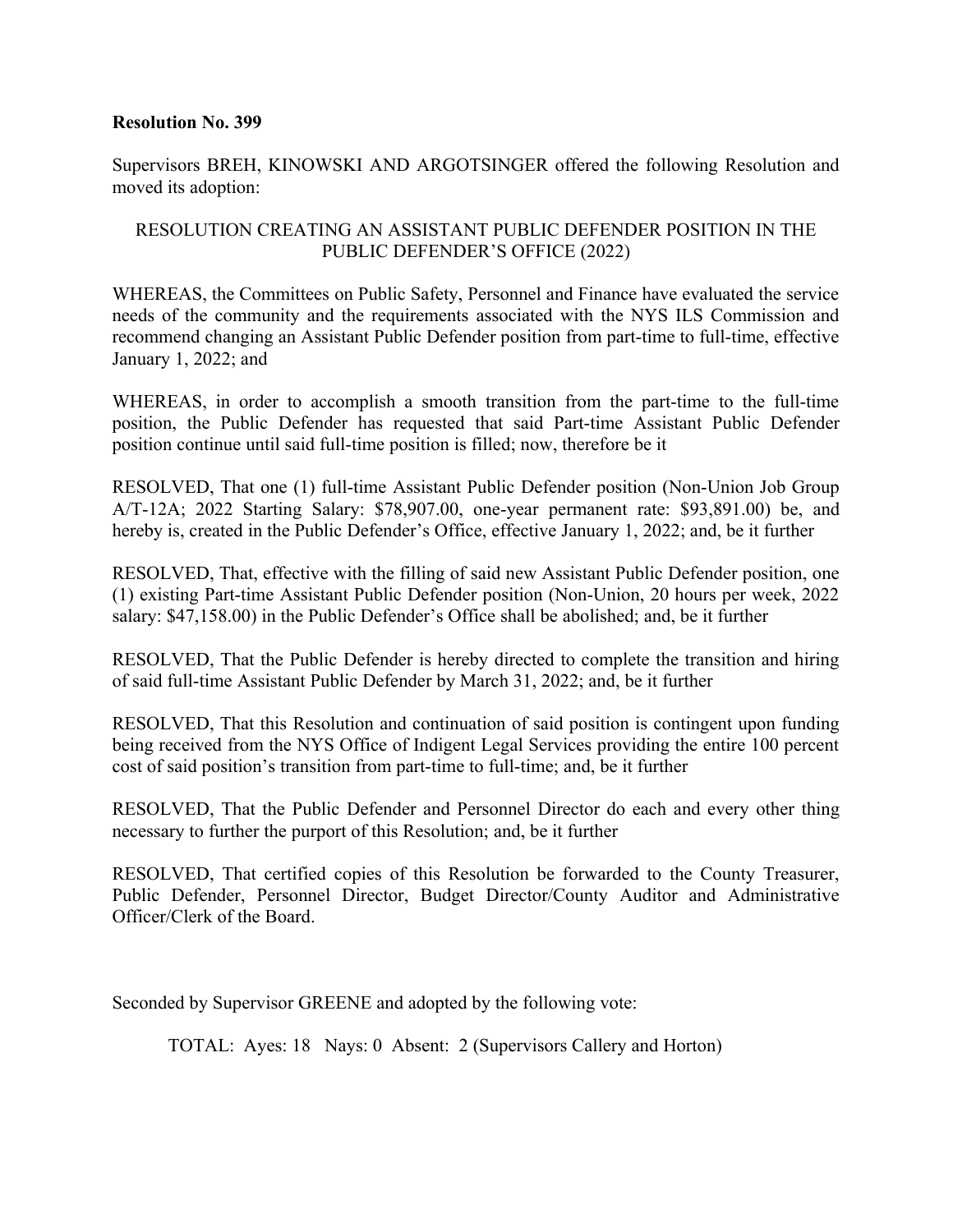Supervisors BREH AND ARGOTSINGER offered the following Resolution and moved its adoption:

# RESOLUTION AMENDING THE 2021 CAPITAL PLAN TO INCLUDE A RADIO INTEROPERABLE COMMUNICATIONS PROJECT (EMERGENCY MANAGEMENT OFFICE)

WHEREAS, Resolution 250 of 2012 authorized a Memorandum of Understanding to participate in the Adirondack Regional Interoperable Communications Consortium; and

WHEREAS, Fulton County has been notified that it has been awarded a NYS 2020 Interoperable Communications Grant in the amount of \$469,321.00; and

WHEREAS, the Civil Defense Director/Fire Coordinator and Committees on Public Safety and Finance recommend that an Interoperable Radio Communications Project to upgrade emergency radio communication equipment, including the distribution of Mobile and Portable Radio units to volunteer fire departments and law enforcement agencies throughout Fulton County for their ownership, be included in the 2021 Capital Plan so that it can proceed prior to the end of the year; now, therefore be it

RESOLVED, That the Board of Supervisors hereby accepts said 2020 Interoperable Communications Grant in the amount of \$469,321.00 with components as follows

- 1. Mobile and Portable Radios, Installation and Accessories
- 2. Sheriff's Office Base Radios
- 3. Connectivity and Antenna System (New EMO Building)
- 4. Bleecker Tower Inspection

and, be it further

RESOLVED, That the 2021 Capital Plan be and hereby is amended to include an Interoperable Radio Communications Project in the amount of \$469,321.00; and, be it further

RESOLVED, That the Civil Defense Director/Fire Coordinator be and hereby is authorized to purchase the following Component 1 items listed below with 2020 NYS Interoperable Communication Grant funds for certain fire departments and police agencies:

| (114) APX 4000 VHF Hi-Band Portable Radios |       | \$222,408.30 |
|--------------------------------------------|-------|--------------|
| (46) APX 4550 VHF Hi-Band Mobile Radios    |       | 104,069.48   |
| $(6)$ APX4000 7/800 Band Portable Radios   |       | 15,840.00    |
| Labor for Programming Radios               |       | 9,312.50     |
| Labor for Installing Mobile Radios         |       | 10,000.00    |
| Miscellaneous, Connectors, Cables, etc.    |       | 2,939.72     |
|                                            | Total | \$364,570.00 |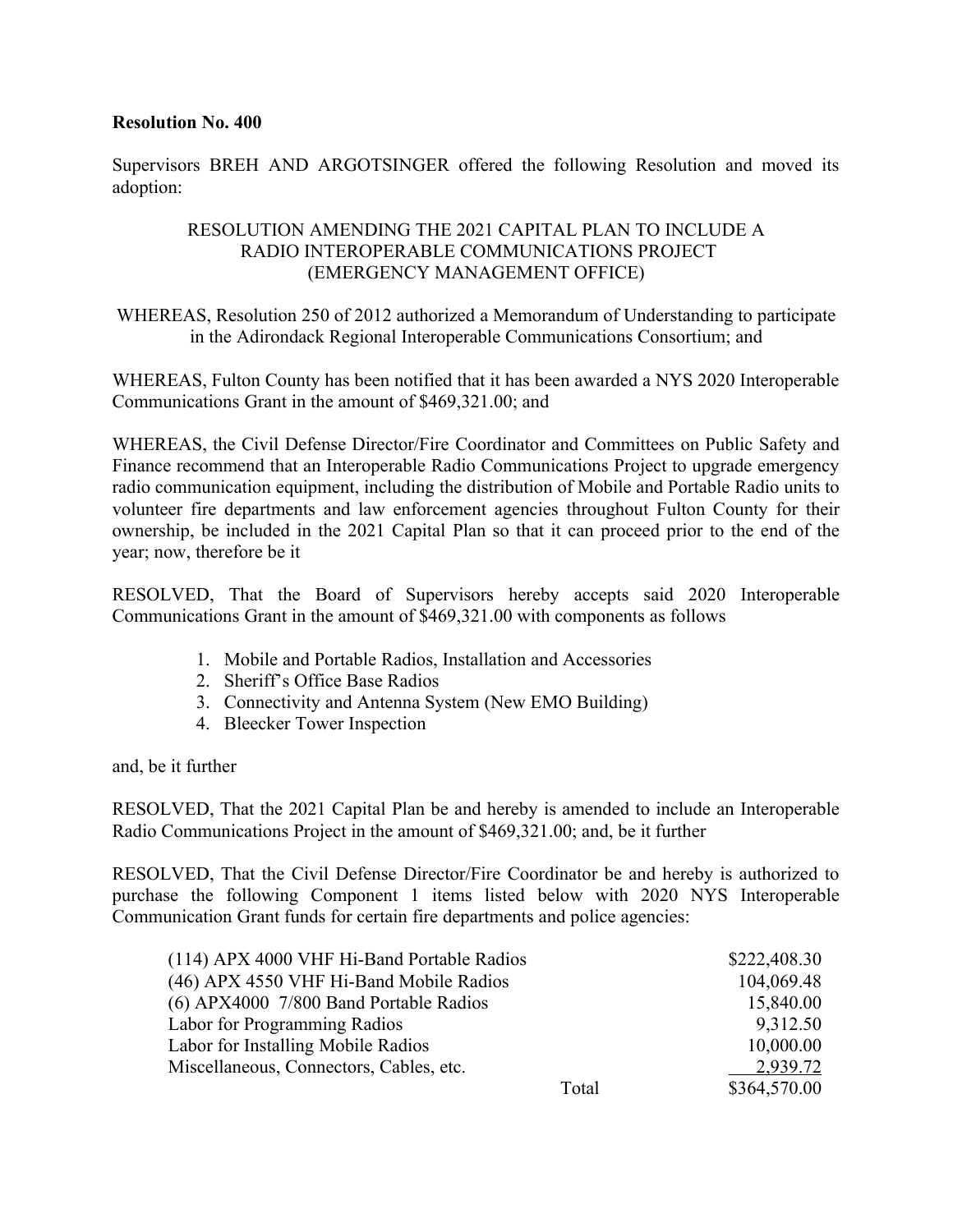# **Resolution No. 400 (Continued)**

and, be it further

RESOLVED, That ownership of said radios be transferred to local fire departments and police agencies who will then be responsible for maintenance and inventory requirements of said radios; and, be it further

RESOLVED, That the Director is also authorized to purchase the following:

| Component 2: Purchase & Install Base Radios, Antenna Systems & Connec. Equip. \$ 61,000.00 |              |
|--------------------------------------------------------------------------------------------|--------------|
| (Broadalbin Tower Site)                                                                    |              |
| Component 3: Purchase & Install Connectivity Eqpt & Antenna System                         | 40,000.00    |
| (New EMO Building)                                                                         |              |
| Component 4: Inspection of Bleecker Tower Site                                             | 3,751.00     |
| Total                                                                                      | \$104,751.00 |

and, be it further,

RESOLVED, That the 2021 Adopted Budget be and hereby is amended as follows:

Revenue: Increase H.3640.3097-3397.0962 – REV – Radio Interop Communications \$469,321.00 (New) Appropriation: Increase H.3640.3097-2100.0962 – EXP – Radio Interop Communications \$469,321.00 (New)

and, be it further

RESOLVED, That the Civil Defense Director/Fire Coordinator and County Treasurer do each and every other thing necessary to further the purport of this Resolution; and, be it further

RESOLVED, That certified copies of this Resolution be forwarded to the County Treasurer, Civil Defense Director, Volunteer Fire Departments, Gloversville Fire Department, Johnstown Fire Department, Sheriff's Department, Gloversville Police Department, Johnstown Police Department, State Police, Budget Director/County Auditor and Administrative Officer/Clerk of the Board.

Seconded by Supervisor LAURIA and adopted by the following vote: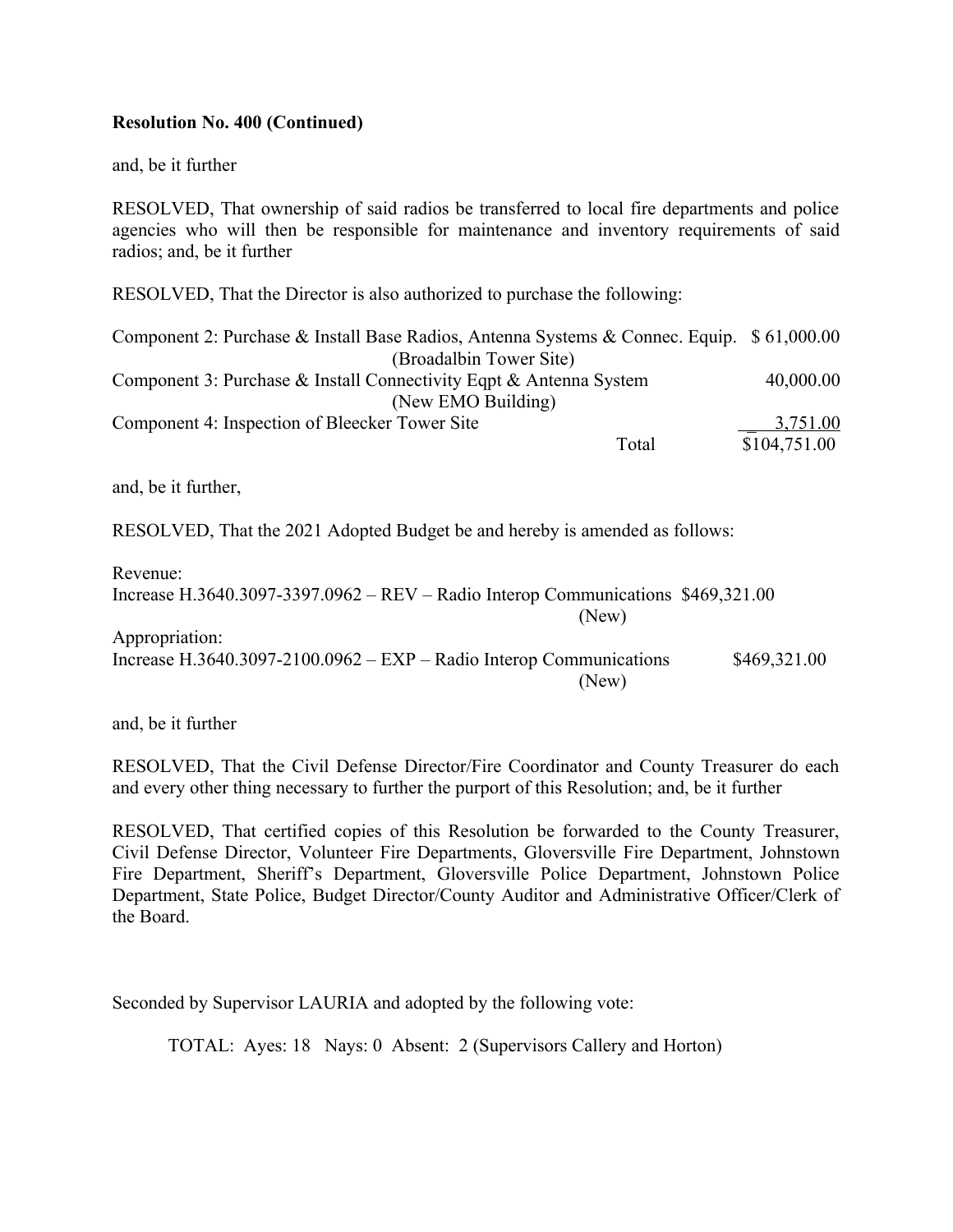Supervisors FAGAN, KINOWSKI AND ARGOTSINGER offered the following Resolution and moved its adoption:

# RESOLUTION RECLASSIFYING A SKILLED LABORER POSITION TO HEAVY EQUIPMENT OPERATOR IN THE SOLID WASTE DEPARTMENT (2022)

WHEREAS, to promote efficient operation of the Department, the Director of Solid Waste recommends reclassifying of a Skilled Laborer position to Heavy Equipment Operator; and

WHEREAS, based upon the Job Duties Statement prepared by the Director of Solid Waste, the Personnel Director recommends reclassification of a Skilled Laborer position to Heavy Equipment Operator; now, therefore be it

RESOLVED, That upon the recommendation of the Director of Solid Waste, and Committees on Public Works, Personnel and Finance, effective January 1, 2022, one (1) Skilled Laborer position (Union Job Group M-8A; 2022 start rate: \$16.75 per hour, permanent rate: \$19.70 per hour) be and hereby is reclassified to Heavy Equipment Operator (Union Job Group M-13; 2022 start rate: \$19.12, 2022 permanent rate: \$22.49 per hour) in the Solid Waste Department; and, be it further

RESOLVED, That the Director of Solid Waste and Personnel Director does each and every other thing necessary to further the purport of this Resolution; and, be it further

RESOLVED, That certified copies of this Resolution be forwarded to the County Treasurer, Director of Solid Waste, Personnel Director, CSEA Local 818, Budget Director/County Auditor and Administrative Officer/Clerk of the Board.

Seconded by Supervisor BOWMAN and adopted by the following vote: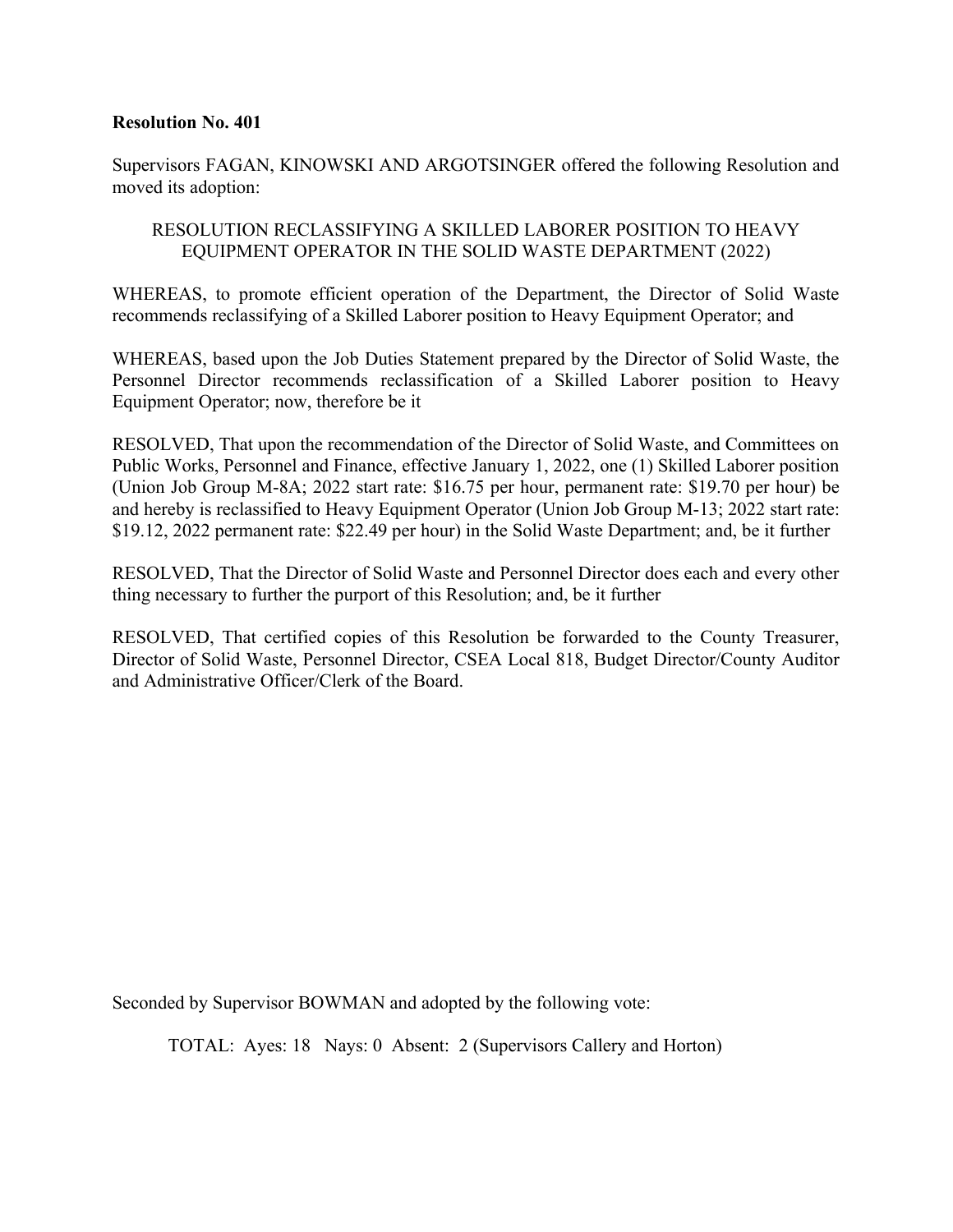#### Supervisor ARGOTSINGER offered the following Resolution and moved its adoption:

## RESOLUTION CREATING A MICROCOMPUTER SPECIALIST POSITION IN THE INFORMATION TECHNOLOGY DEPARTMENT (2022)

WHEREAS, the Information Technology Director has requested the creation of a Microcomputer Specialist position in the Information Technology Department to support the New World Public Safety Software for Fulton County Departments as well as the City of Gloversville Police and Fire Departments and the City of Johnstown Police and Fire Departments; and

WHEREAS, the Committees on Personnel and Finance have reviewed the current department structure and recommends creating a Microcomputer Specialist position in the Information Technology Department; said position contingent on upon 50 percent of the position's salary and fringe benefits costs being equally borne by the City of Gloversville and the City of Johnstown; now, therefore be it

RESOLVED, That a full-time Microcomputer Specialist position (Union Gen A-14, 2022 start rate: \$20.03 per hour, permanent one-year rate: \$23.57 per hour) be and hereby is created effective January 1, 2022; and, be it further

RESOLVED, That this Resolution and said position is contingent upon the City of Gloversville and the City of Johnstown paying 50 percent of said position's total annual salary and fringe benefit costs (currently estimated to be \$61,500.00 per year); and, be it further

RESOLVED, That the Information Technology Director, Budget Director and Personnel Director do each and every other thing necessary to further the purport of this Resolution; and, be it further

RESOLVED, That certified copies of this Resolution be forwarded to the County Treasurer, Personnel Director, Information Technology Director, CSEA Local 818, City of Gloversville, City of Johnstown, Budget Director/County Auditor and Administrative Officer/Clerk of the Board.

Seconded by Supervisor GROFF and adopted by the following vote: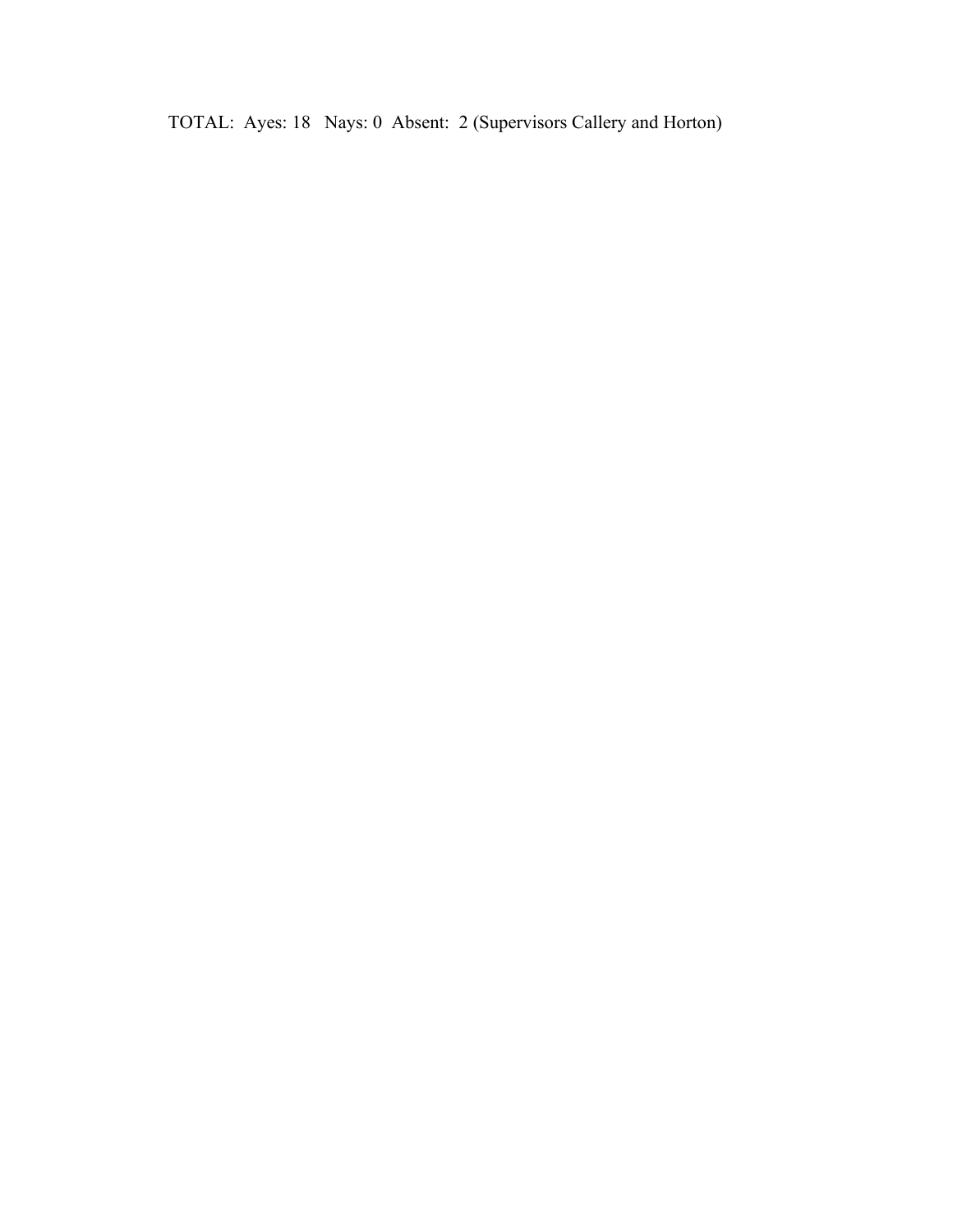Supervisor ARGOTSINGER offered the following Resolution and moved its adoption:

# RESOLUTION DECLARING THE BOARD OF SUPERVISORS LEAD AGENCY AND AUTHORIZING THE FILING OF A NEGATIVE DECLARATION UNDER SEQR FOR THE VERTICAL LANDFILL EXPANSION PROJECT AT THE FULTON COUNTY LANDFILL

WHEREAS, Resolution 111 of 2021 authorized a contract with Barton & Loguidice Engineers for design services for a vertical landfill expansion project at the Fulton County Landfill; and

WHEREAS, said project is an Unlisted Action under SEQR; and

WHEREAS, all potential Involved Agencies received a Part I Environmental Assessment Form and were notified, in writing, of the Fulton County Board of Supervisors' desire to serve as Lead Agency and were asked to submit comments on whether the proposed project may have any significant impacts on the environment; and

WHEREAS, the following Involved Agency responded, in writing, acknowledging their consent to the Fulton County Board of Supervisors serving as Lead Agency:

NYS Department of Environmental Conservation

and

WHEREAS, no Involved Agency offered any written or oral comments on whether the proposed action will have any significant impacts on the environment nor were any written comments received from the public on whether the proposed action will have any impacts on the environment; now, therefore be it

RESOLVED, That the Fulton County Board of Supervisors hereby designates itself as Lead Agency for the purpose of issuing a Determination of Significance under SEQR on the proposed action; and, be it further

RESOLVED, That the Fulton County Board of Supervisors, as Lead Agency, hereby determines that:

- 1. The requirements of 6 NYCRR Part 617 have been met.
- 2. The Board of Supervisors weighed and balanced relevant environmental impacts with social, economic and other considerations.
- 3. Consistent with social, economic and other essential considerations, from among the reasonable alternatives available, the proposed Action is one that avoids or minimizes adverse environmental impacts to the maximum extent practicable.
- 4. Potential environmental impacts will be avoided or minimized to the maximum extent practicable.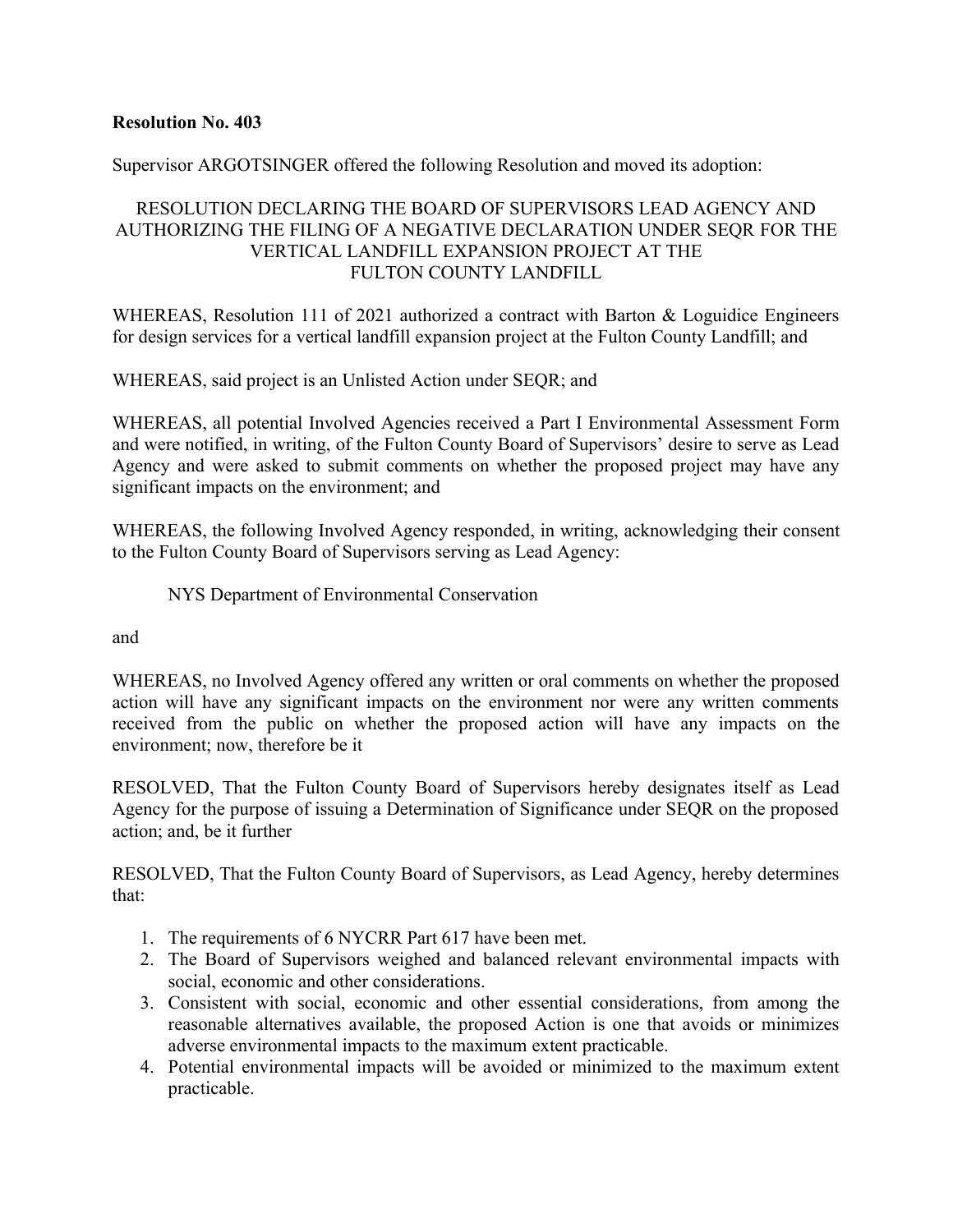#### **Resolution No. 403 (Continued)**

and, be it further

RESOLVED, That in accordance with the New York State Environmental Quality Review Act (SEQRA), the Board of Supervisors hereby classifies said Vertical Landfill Expansion Project as an Unlisted Action and proposes that it serve as Lead Agency for the purpose of conducting a Coordinated SEQRA review of the proposed action and for issuing a determination of significance; and, be it further

RESOLVED, That certified copies of this Resolution be forwarded to the County Attorney, Solid Waste Director, NYSDEC, NYSDOT, NYSDOH, City of Gloversville, Town of Johnstown, Gloversville-Johnstown Joint Sewage Treatment Facility, Administrative Officer/Clerk of the Board and to each and every other institution or agency that will further the purport of their **Resolution** 

Seconded by Supervisor YOUNG and adopted by the following vote: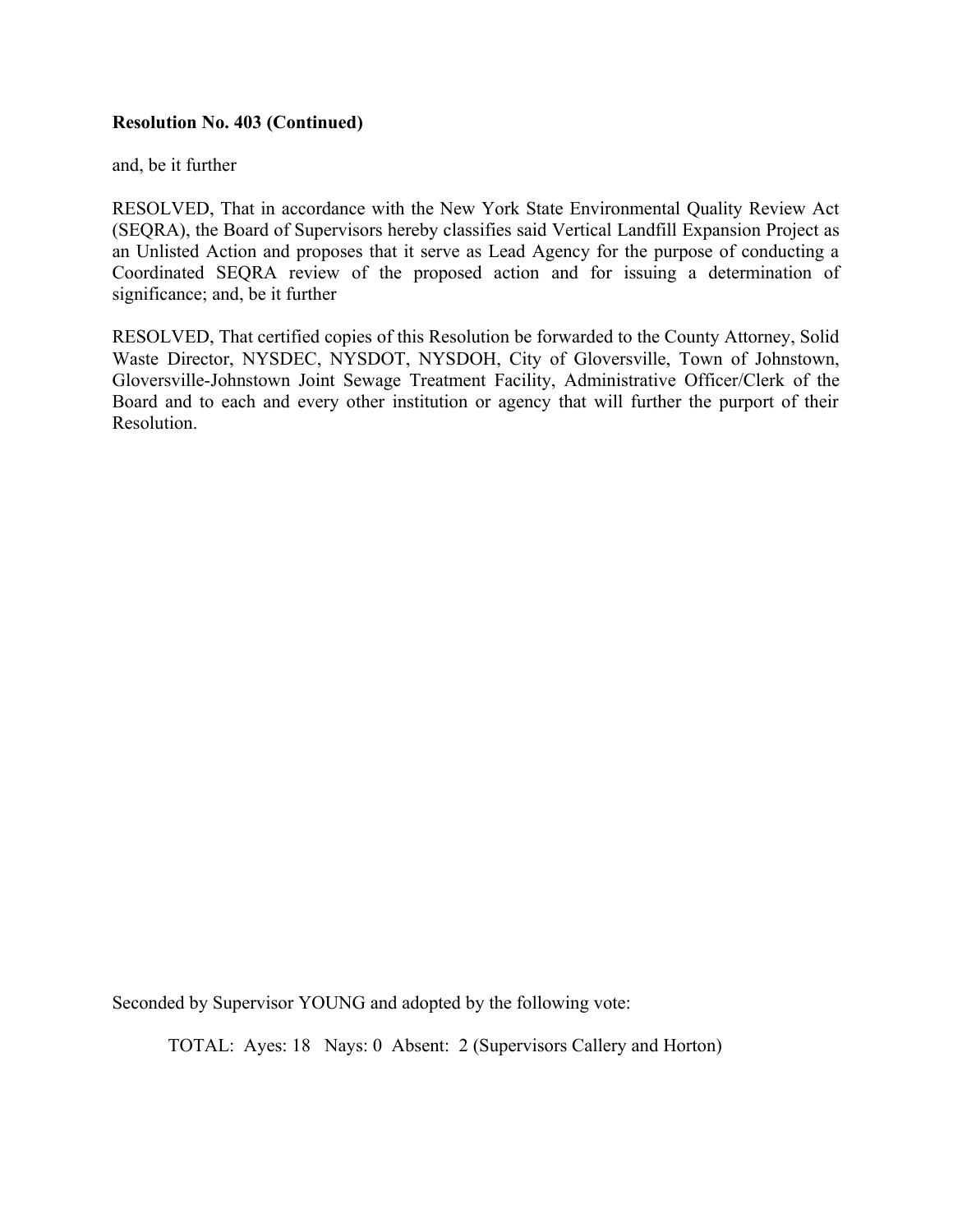Supervisor ARGOTSINGER offered the following Resolution and moved its adoption:

# RESOLUTION DECLARING THE FULTON COUNTY BOARD OF SUPERVISORS LEAD AGENCY AND AUTHORIZING THE FILING OF A NEGATIVE DECLARATION UNDER SEQR RELATED TO THE ESTABLISHMENT OF PROPOSED FULTON COUNTY SEWER DISTRICT NO. 4: HALES MILLS

WHEREAS, an Environmental Assessment Form (EAF) has been completed on the proposed action to create Fulton County Sewer District No. 4: Hales Mills; and

WHEREAS, Resolution 305 of 2021 classified the proposed Fulton County Sewer District No. 4: Hales Mills Project as an Unlisted Action, proposed that the Board of Supervisors serve as Lead Agency and authorized the distribution of a Part I Environmental Assessment Form to Involved Agencies under SEQR; and

WHEREAS, on November 17, 2021, all potential Involved Agencies were notified, in writing, of the Fulton County Board of Supervisors' desire to serve as Lead Agency and were also asked to submit comments on whether the proposed project may have any significant impacts on the environment; and

WHEREAS, the following Involved Agencies responded, in writing, acknowledging their consent to the Fulton County Board of Supervisors serving as Lead Agency:

NYS Department of Environmental Conservation NYS Department of Health NYS Department of Transportation Fulton County Industrial Development Agency

and,

WHEREAS, no Involved Agency offered any written or oral comments on whether the proposed action will have any significant impacts on the environment nor were any written comments received from the public on whether the proposed action will have any impacts on the environment; now, therefore be it

RESOLVED, That the Fulton County Board of Supervisors hereby designates itself as Lead Agency for the purpose of issuing a Determination of Significance under SEQR on the proposed action; and, be it further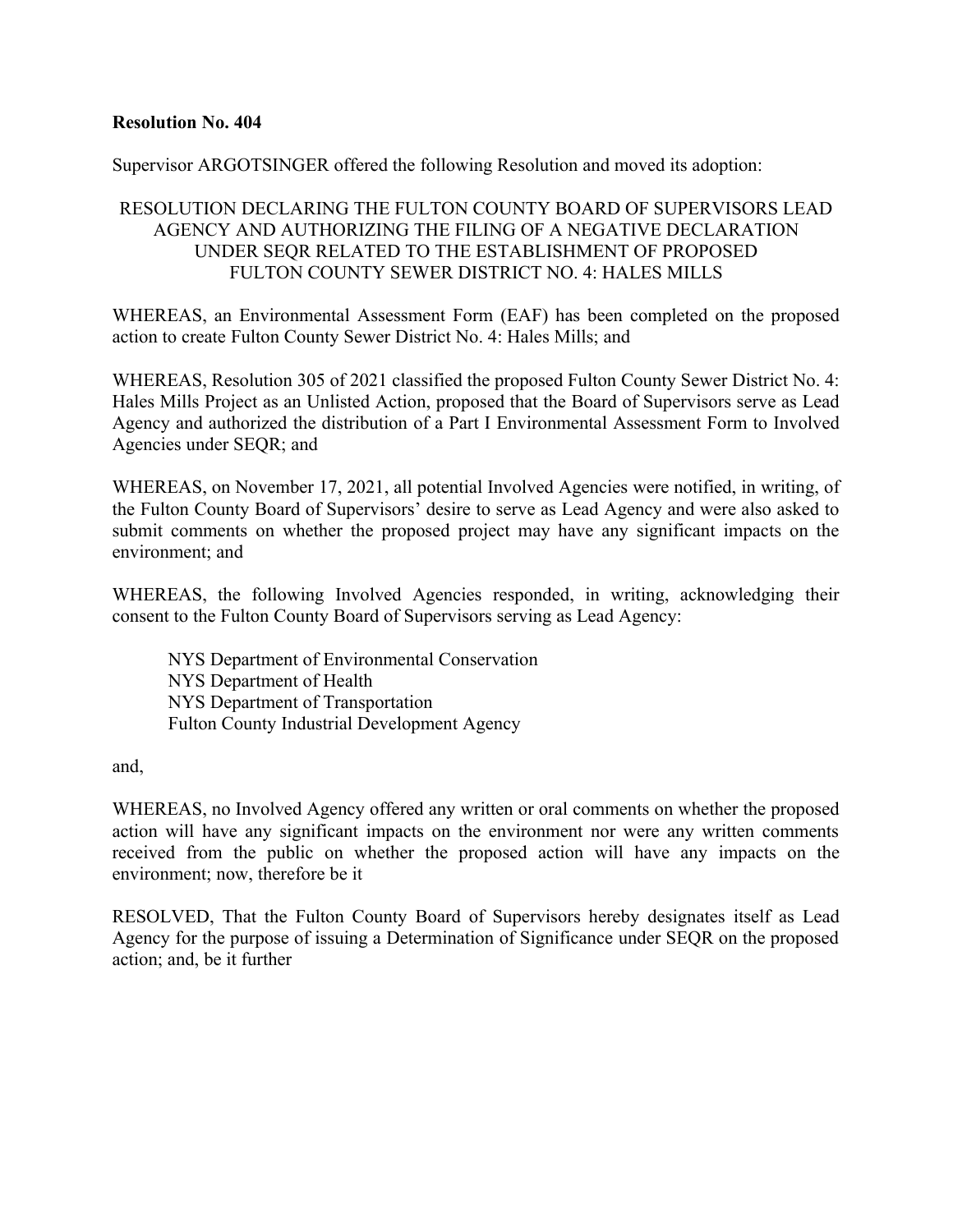# **Resolution No. 404 (Continued)**

RESOLVED, That the Fulton County Board of Supervisors, as Lead Agency, hereby determines that:

- 1. The requirements of 6 NYCRR Part 617 have been met.
- 2. The Board of Supervisors weighed and balanced relevant environmental impacts with social, economic and other considerations.
- 3. Consistent with social, economic and other essential considerations, from among the reasonable alternatives available, the proposed Action is one that avoids or minimizes adverse environmental impacts to the maximum extent practicable.
- 4. Potential environmental impacts will be avoided or minimized to the maximum extent practicable.

and, be it further

RESOLVED, That based upon its findings, the Fulton County Board of Supervisors, as Lead Agency, hereby issues a Negative Declaration under SEQR and hereby concludes the SEQR process for the proposed creation of Fulton County Sewer District No. 4: Hales Mills; and, be it further

RESOLVED, That certified copies of this Resolution be forwarded to the County Treasurer, County Attorney, Planning Director, Town of Johnstown, All Involved Agencies, Budget Director/County Auditor and Administrative Officer/Clerk of the Board.

Seconded by Supervisor HOWARD and adopted by the following vote: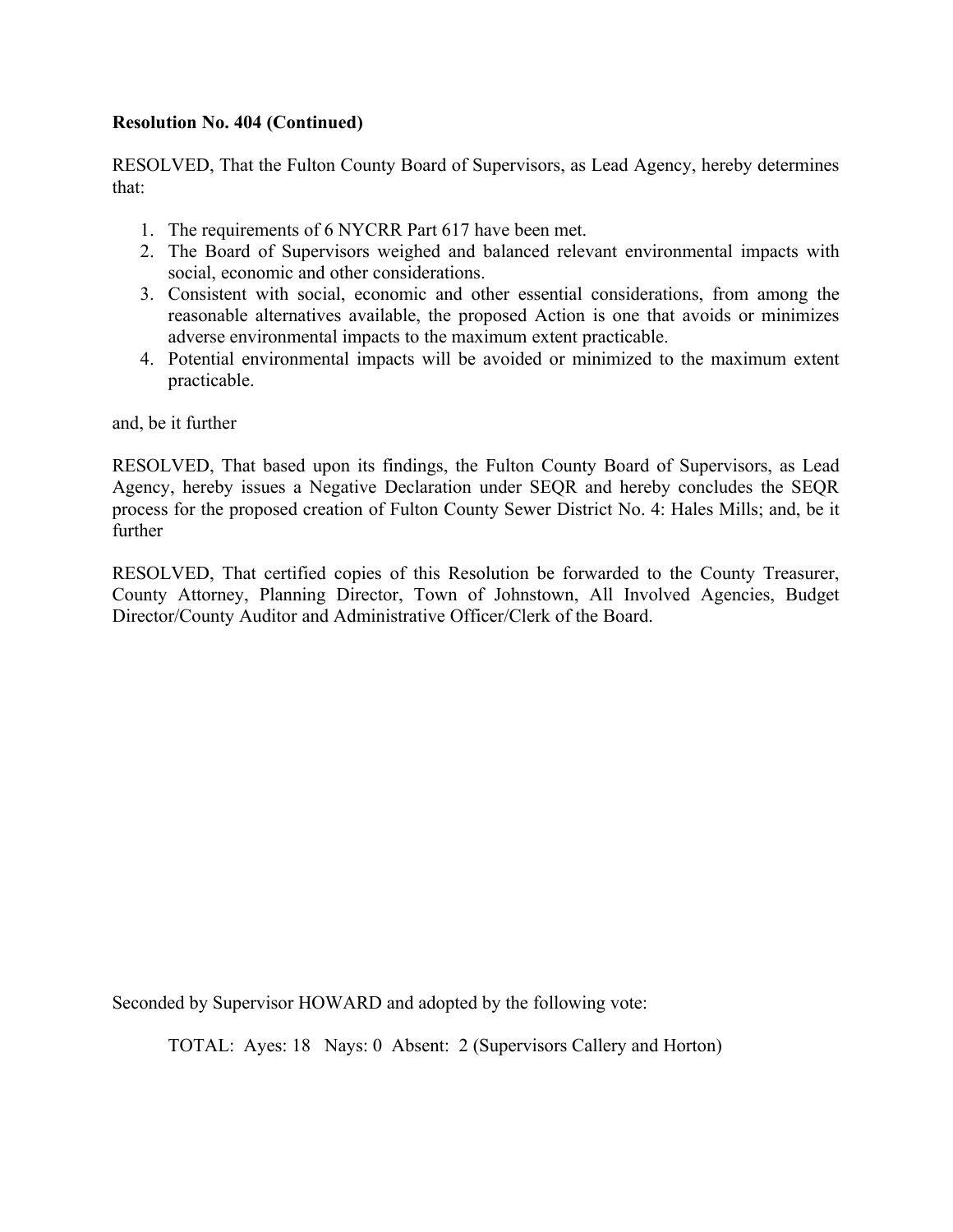Supervisor ARGOTSINGER offered the following Resolution and moved its adoption:

# RESOLUTION APPOINTING CERTAIN MEMBERS TO THE FULTON COUNTY INDUSTRIAL DEVELOPMENT AGENCY ADVISORY BOARD

WHEREAS, two vacancies exist on the Fulton County Industrial Development Board of Directors; now, therefore be it

RESOLVED, That Susanne Collins, of Caroga Lake, NY, and Dr. Gregory Truckenmiller, of Gloversville, NY, be and hereby are appointed to serve on the Fulton County Industrial Development Agency Board of Directors for 2021; and, be it further

RESOLVED, That Ms. Collins and Dr. Truckenmiller are required to complete the Fulton County Board of Ethics' Financial Disclosure Statement and are further directed to sign the Fulton County Oath Book located in the Fulton County Clerk's Office; and, be it further

RESOLVED, That certified copies of this Resolution be forwarded to the County Treasurer, Industrial Development Agency, County Clerk, Ethics Board, Susanne Collins, Dr. Gregory Truckenmiller and Administrative Officer/Clerk of the Board.

Seconded by Supervisor GREENE and adopted by the following vote: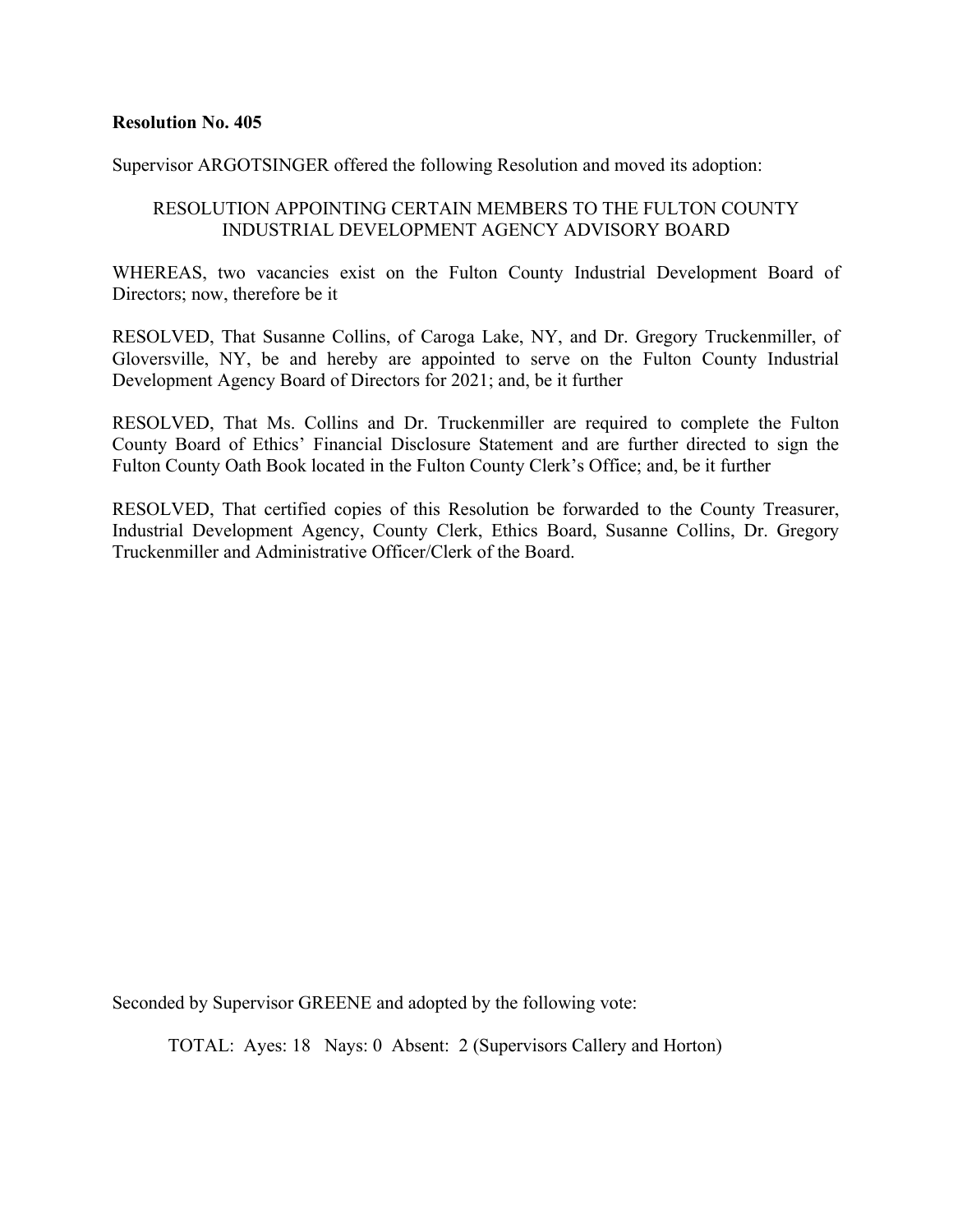Supervisor ARGOTSINGER offered the following Resolution and moved its adoption:

# RESOLUTION ABOLISHING A DEPUTY SHERIFF POSITION IN THE SHERIFF'S DEPARTMENT

WHEREAS, Resolution 45 of 2021 created a full-time Deputy Sheriff position and placed a "one dollar hold" on a Deputy Sheriff position in the Sheriff's Department; and

WHEREAS, said Deputy Sheriff position was being held in the 2021 Sheriff's budget with the understanding that when said position became unencumbered it would be abolished; and

WHEREAS, the Sheriff has proposed to abolish said Deputy Sheriff position; now, therefore be it

RESOLVED, That upon the recommendation of the Committee on Finance the Deputy Sheriff position be and hereby is abolished, effective immediately; and, be it further

RESOLVED, That the Personnel Director do each and every other thing necessary to further the purport of this Resolution; and, be it further

RESOLVED, That certified copies of this Resolution be forwarded to the County Treasurer, Sheriff, Personnel Director, Police Benevolent Association, Budget Director/County Auditor and Administrative Officer/Clerk of the Board.

Seconded by Supervisor HOWARD and adopted by the following vote: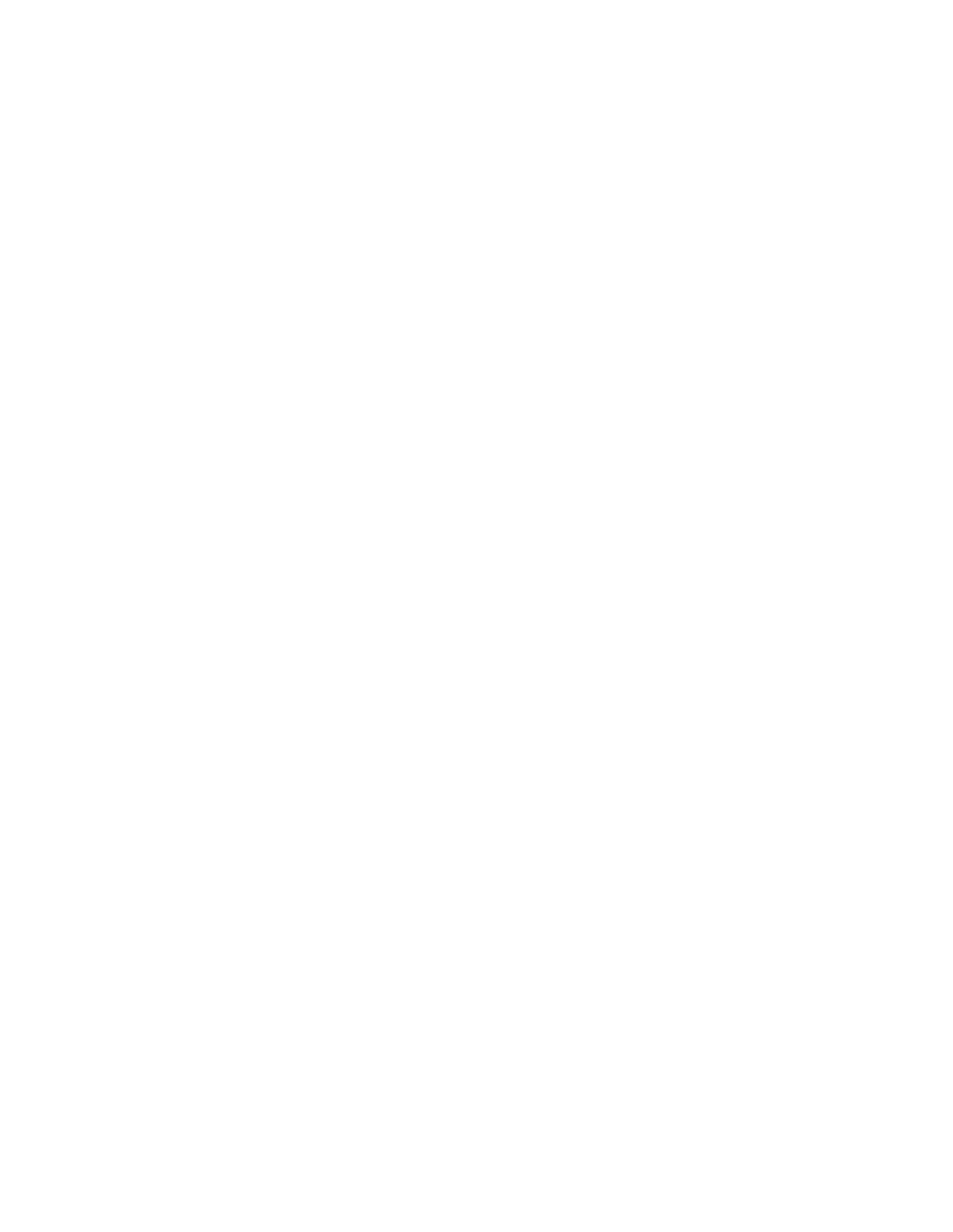Supervisor ARGOTSINGER offered the following Resolution and moved its adoption:

# RESOLUTION CREATING A FULL-TIME DEPUTY SHERIFF POSITION AND PLACING A "ONE DOLLAR HOLD" ON A TEMPORARY DEPUTY SHERIFF POSITION IN THE SHERIFF'S DEPARTMENT

WHEREAS, the Sheriff has requested creating a full-time Deputy Sheriff position and placing a "one-dollar hold" on a temporary Deputy Sheriff position due to the lack of Civil Service exams in 2020 due to effects of the COVID-19 pandemic; and

WHEREAS, the Committee on Finance has reviewed the current department structure and recommend creating a full-time Deputy Sheriff position in lieu of filling the aforementioned temporary Deputy Sheriff position in this instance; now, therefore be it

RESOLVED, That a full-time Deputy Sheriff position (2021 Start Rate: \$23.11 per hour; Oneyear Permanent Rate: \$24.43 per hour), be and hereby is created effective immediately; and, be it further

RESOLVED, That, effective immediately, one (1) Deputy Sheriff position remain in the Budget at an appropriation of \$1.00 until such time as the Board of Supervisors determines that said position should be abolished; and, be it further

RESOLVED, That the Sheriff and Personnel Director do each and every other thing necessary to further the purport of this Resolution; and, be it further

RESOLVED, That certified copies of this Resolution be forwarded to the County Treasurer, Personnel Director, Sheriff, Budget Director/County Auditor and Administrative Officer/Clerk of the Board.

Seconded by Supervisor BOWMAN and adopted by the following vote: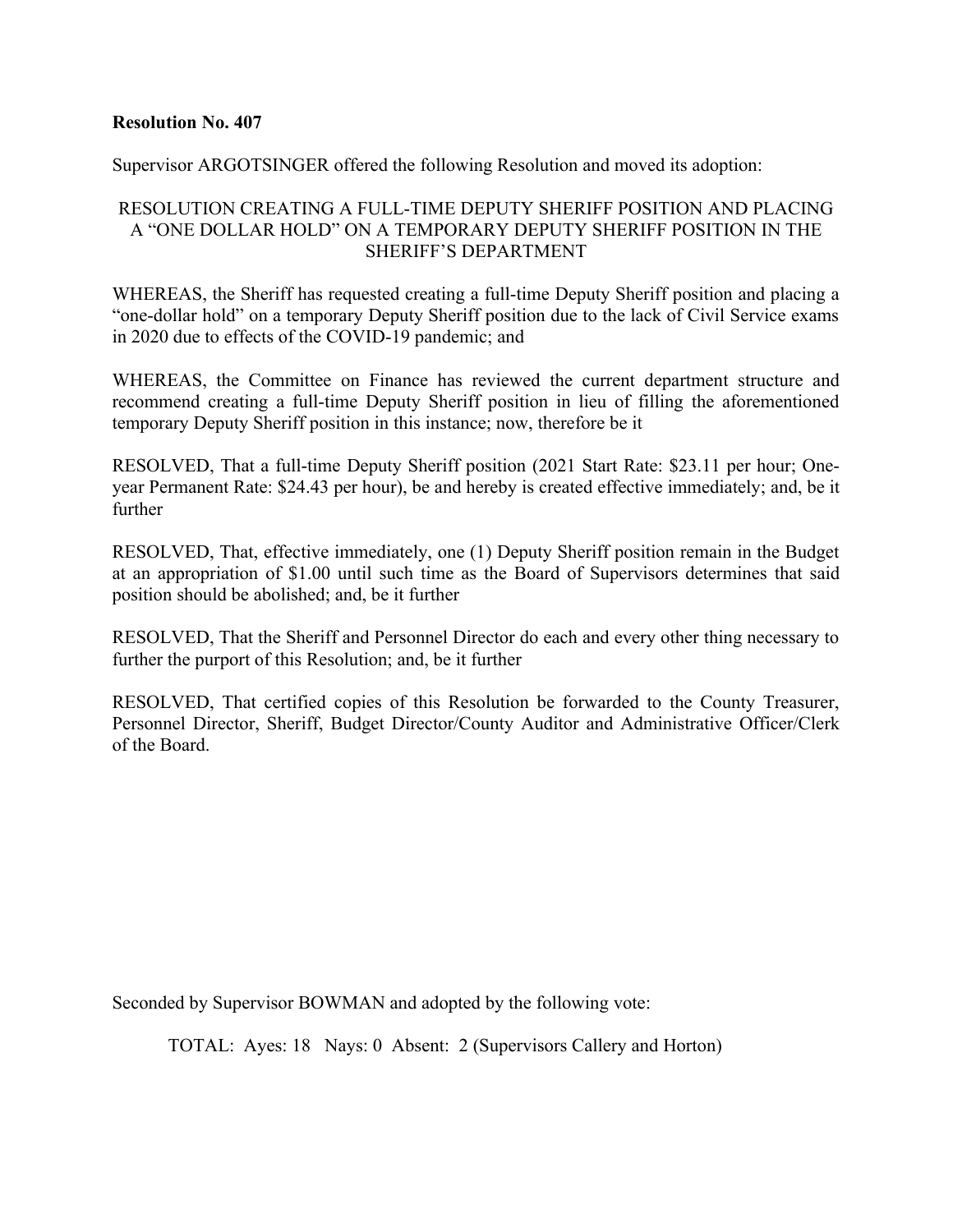Supervisor ARGOTSINGER offered the following Resolution and moved its adoption:

## RESOLUTION APPROPRIATING MONIES FOR FULTON-MONTGOMERY COMMUNITY COLLEGE

RESOLVED, That there be appropriated for Fulton County's fiscal year 2022 for the Fulton-Montgomery Community College the sum of \$1,545,821.00 for its operating expenses; and, be it further

RESOLVED, That said appropriation represents the approved Sponsor contribution for College fiscal year September 1, 2021 – August 31, 2022 and an anticipated payment for September 2021; and, be it further

RESOLVED, That in accordance with Resolution 261 of 2021, the County Treasurer be and hereby is authorized and directed to pay said total sum in four  $(4)$  installments, as follows:

| Installment 1 (September 2021) | \$386,455.25   |
|--------------------------------|----------------|
| Installment 2 (January 2022)   | 386,455.25     |
| Installment 3 (March 2022)     | 386,455.25     |
| Installment 4 (June 2022)      | 386,455.25     |
|                                | \$1,545,821.00 |

and, be it further

RESOLVED, That certified copies of this Resolution be forwarded to the County Treasurer, Fulton-Montgomery Community College, Montgomery County Legislature, Montgomery County Treasurer, Budget Director/County Auditor and Administrative Officer/ Clerk of the Board.

Seconded by Supervisor BLACKMON and adopted by the following vote:

TOTAL: Ayes: 493 (17) Nays: 0 Abstentions: 25 (1) (Supervisor Young) Absent: 33 (2) (Supervisors Callery and Horton)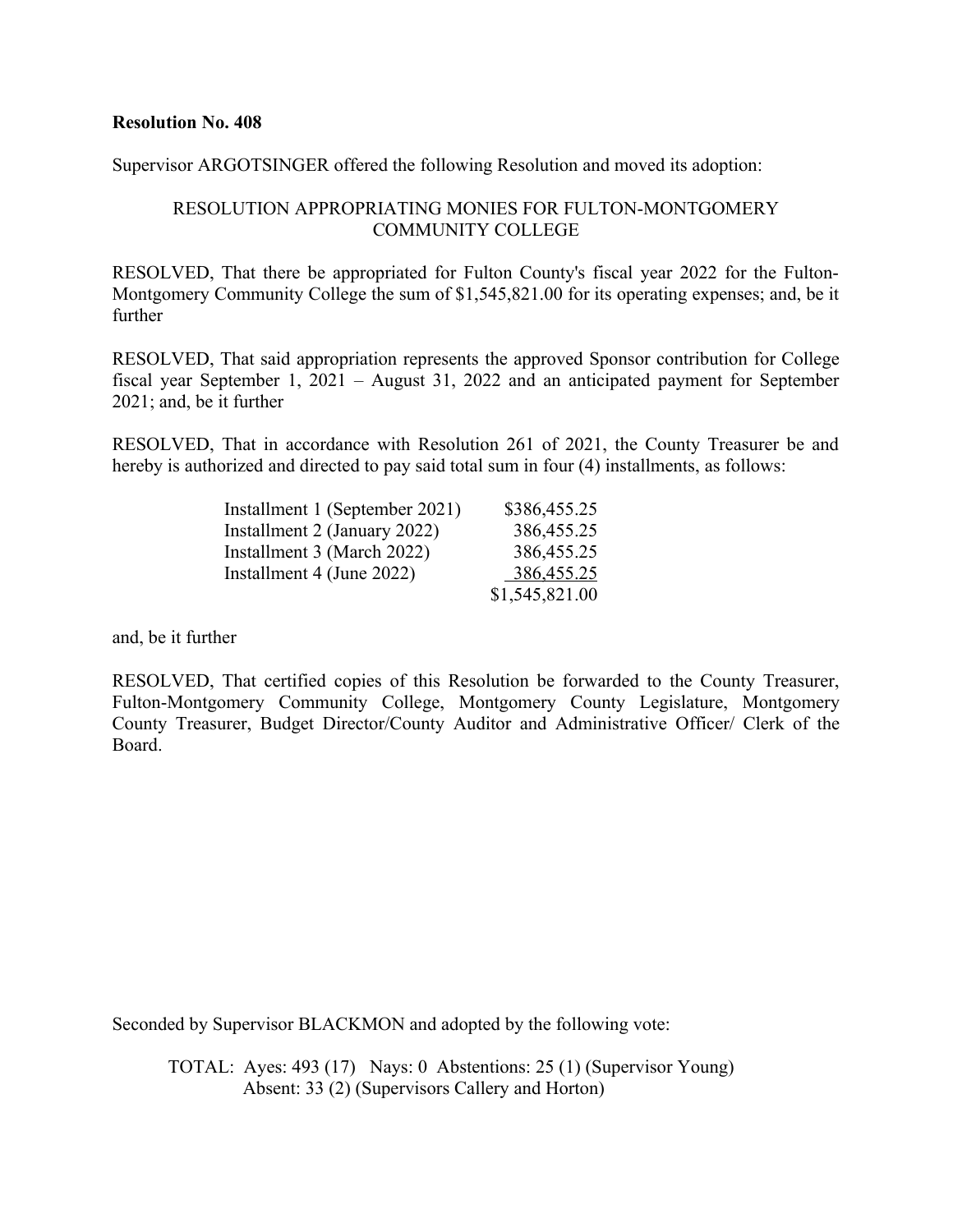Supervisor ARGOTSINGER offered the following Resolution and moved its adoption:

#### RESOLUTION SETTING DATE OF 2022 ORGANIZATIONAL MEETING

RESOLVED, That this Board of Supervisors hereby fixes Monday, January 3, 2022, at 10:00 a.m., in the Supervisors' Chambers, County Office Building, Johnstown, NY, as the date, time and place of a meeting to organize the Board and to select a Chairman for the year 2022, and for the election of officers and the transaction of other business relative to organization; and, be it further

RESOLVED, That the Clerk of the Board be and hereby is directed to serve, by mail, a notice, in writing, to each member of his/her last known post office address, at least 48 hours before said meeting, stating the date, place and purpose of said meeting.

Seconded by Supervisor BREH and adopted by the following vote: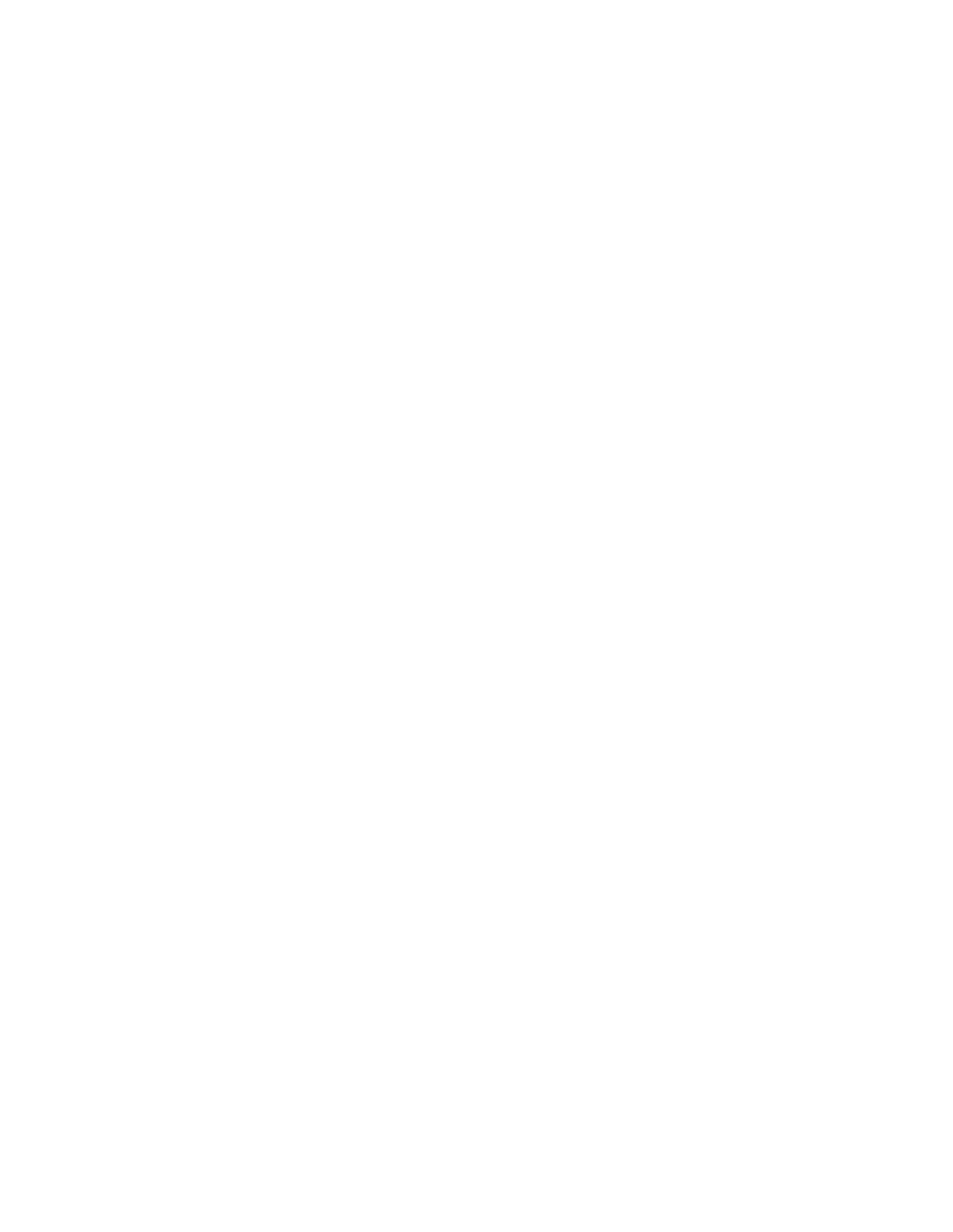Supervisor ARGOTSINGER offered the following Resolution and moved its adoption:

# RESOLUTION ACCEPTING REPORT ON RETURNED SCHOOL TAXES

WHEREAS, the County Treasurer has duly filed this day with the Board of Supervisors a certified Report of Returned School Taxes; now, therefore be it

RESOLVED, That the taxes mentioned in said Report be levied and assessed against the properties described in the Report; and, be it further

RESOLVED, That a certified copy of this Resolution be forwarded to the County Treasurer, Budget Director/County Auditor and Administrative Officer/Clerk of the Board.

Seconded by Supervisor HOWARD and adopted by the following vote: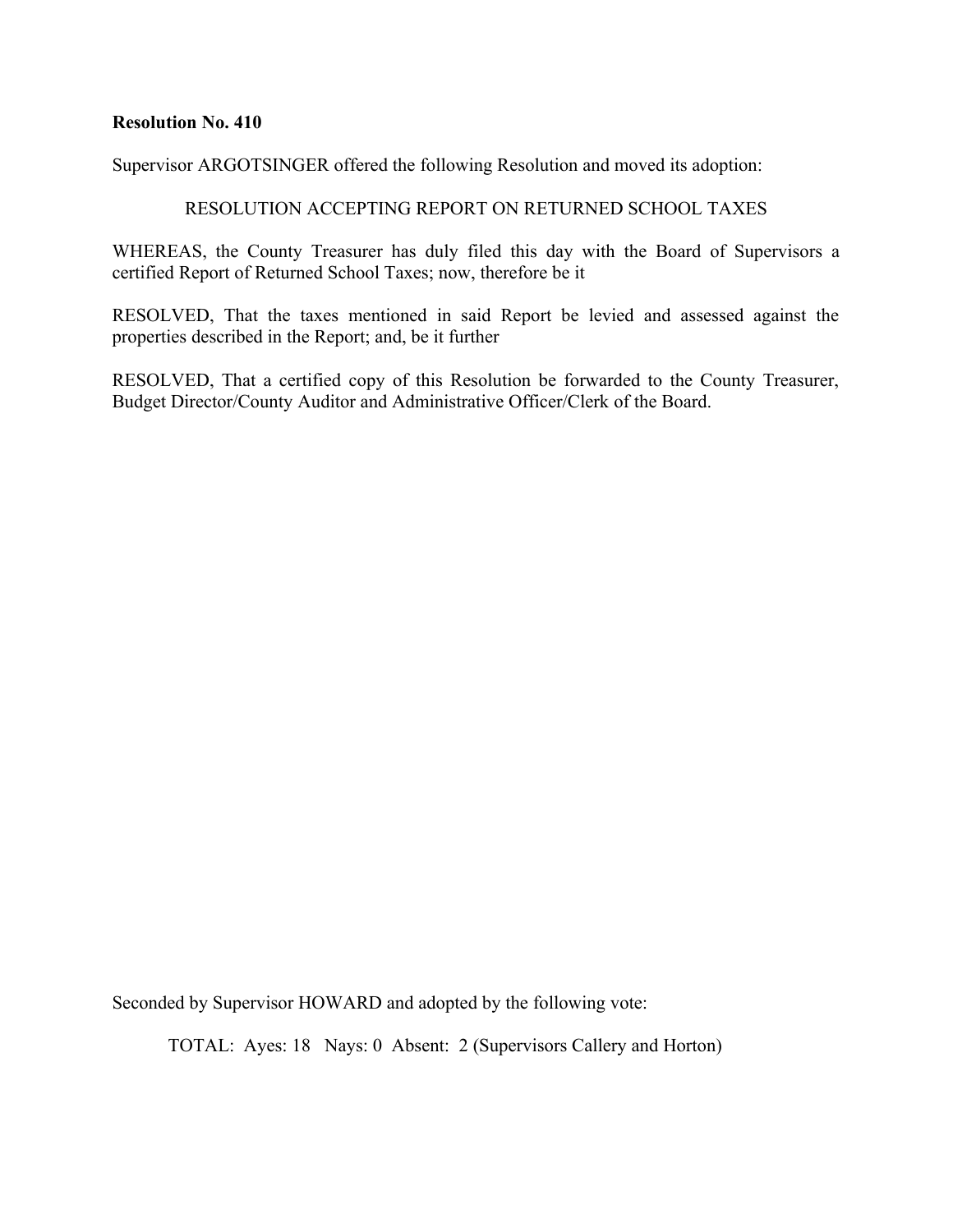#### REPORT OF COMMITTEE ON RETURNED SCHOOL TAXES

#### 2021-2022

Your Committee on Returned School Taxes, to whom was referred the returns of the several school districts herein, reports the same to be in conformity with New York State Education Law. Your Committee presents the following lists of districts, attached hereto, with the amount of taxes remaining due and unpaid, etc. and recommends that the amount of such unpaid taxes with seven per centum of the amount of addition thereto be levied upon the lands upon which the same remain unpaid and when collected, the same to be paid to the County Treasurer to reimburse the County for the amount advanced with expenses of collection. And, your Committee further recommends that out of any monies of the County treasury raised for contingent expenses or for the purpose of paying the amount of such taxes so returned, the County Treasurer pay to the respective district treasurer, if there be such officer, otherwise to the collector, the amount of taxes so returned herewith.

| <b>TOWN</b>       | <b>SCHOOL DISTRICT</b>                    | <b>SCHOOL COLLECTOR</b> | <b>TOTAL FOR TOWN</b> |
|-------------------|-------------------------------------------|-------------------------|-----------------------|
| Bleecker          | Northville                                | <b>Kim Abrams</b>       | 1,667.43              |
| <b>Broadalbin</b> | <b>Broadalbin-Perth</b>                   | <b>Therese Buyce</b>    | 401,695.50            |
|                   | Galway                                    | <b>Barbara Sleight</b>  | 0.00                  |
|                   | Mayfield                                  | Leta Aldous             | 0.00                  |
|                   |                                           |                         | 401,695.50            |
| Caroga            | Wheelerville                              | Lori Western            | 135,075.93            |
| Ephratah          | <b>Dolgeville</b>                         | Jennifer Winkler        | 3.014.26              |
|                   | <b>Fort Plain</b>                         | <b>Jessica Sanders</b>  | 0.00                  |
|                   | Opp/Eph/St. Johns                         | Karen Mettler           | 99.654.76             |
|                   |                                           |                         | 102,669.02            |
| Johnstown         | <b>Broadalbin-Perth</b>                   | <b>Therese Buyce</b>    | 48,877.00             |
|                   | Fonda-Fultonville                         | <b>Tabatha Biggane</b>  | 1,036.80              |
|                   | Mayfield                                  | Leta Aldous             | 44,904.25             |
|                   | Opp/Eph/St. Johns                         | Karen Mettler           | 10.165.74             |
|                   | Wheelerville                              | Lori Western            | 4,728.66              |
|                   |                                           |                         | 109,712.45            |
| Mayfield          | <b>Broadalbin-Perth</b>                   | <b>Therese Buyce</b>    | 244.987.64            |
|                   | Mayfield                                  | Leta Aldous             | 392.266.54            |
|                   | Northville                                | <b>Kim Abrams</b>       | 7.423.17              |
|                   |                                           |                         | 644.677.35            |
| Northampton       | <b>Broadalbin-Perth</b>                   | <b>Therese Buyce</b>    | 25.313.89             |
|                   | Northville                                | <b>Kim Abrams</b>       | 182,349.38            |
|                   | Edinburg                                  | Meaghan Cherry          | 86.20                 |
|                   | Mayfield                                  | Leta Aldous             | 5,197.34              |
|                   |                                           |                         | 212,946.81            |
| Oppenheim         | Opp/Eph/St. Johns                         | Karen Mettler           | 148.235.62            |
|                   | <b>Dolgeville</b>                         | <b>Jennifer Winkler</b> | 17,353.42             |
|                   |                                           |                         | 165,589.04            |
| Perth             | <b>Broadalbin-Perth</b>                   | <b>Therese Buyce</b>    | 205.815.99            |
|                   | Galway                                    | <b>Barbara Sleight</b>  | 17,094.80             |
|                   |                                           |                         | 222.910.79            |
| <b>Stratford</b>  | <b>Dolgeville</b>                         | <b>Jennifer Winkler</b> | 141.461.96            |
|                   | Opp/Eph/St. Johns                         | Karen Mettler           | 0.00                  |
|                   |                                           |                         | 141,461.96            |
| <b>TOTAL</b>      |                                           |                         | s<br>2,138,406.28     |
|                   | Submitted this 29th day of November, 2021 |                         |                       |
|                   |                                           |                         |                       |
|                   |                                           |                         |                       |

(Committee on Returned School Taxes)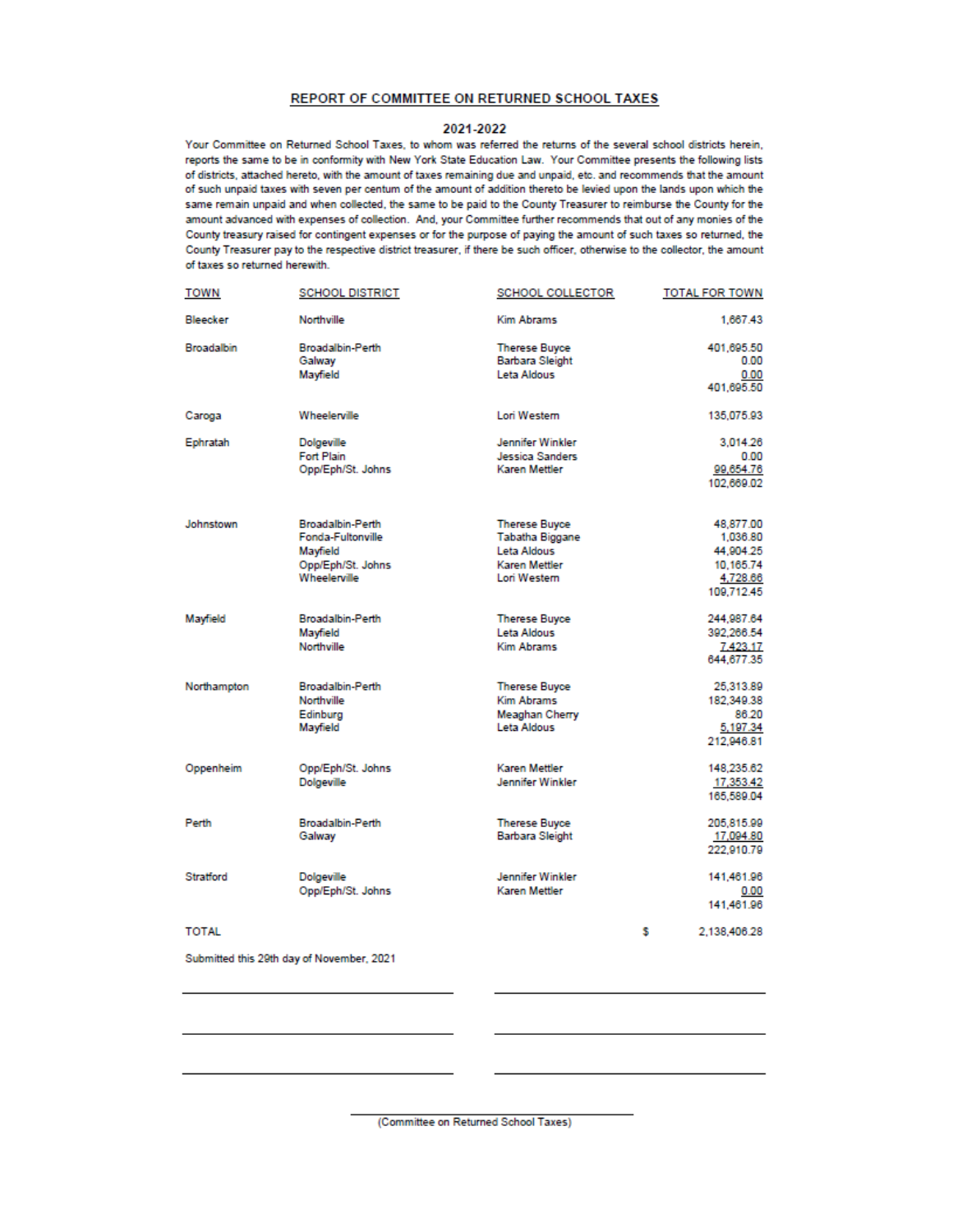Supervisor ARGOTSINGER offered the following Resolution and moved its adoption:

#### RESOLUTION ACCEPTING REPORT ON TOWN AND CITY ACCOUNTS

RESOLVED, That the Budget Director/County Auditor be and hereby is directed to debit or credit the sums as shown in the report of the Committee on Finance - Town and City Accounts, dated November 29, 2021 to the respective municipalities of the County and to include same in their 2021 tax levies; and, be it further

RESOLVED, That certified copies of this Resolution be forwarded to the County Treasurer, Budget Director/County Auditor and Administrative Officer/Clerk of the Board.

Seconded by Supervisor VANDENBURGH and adopted by the following vote: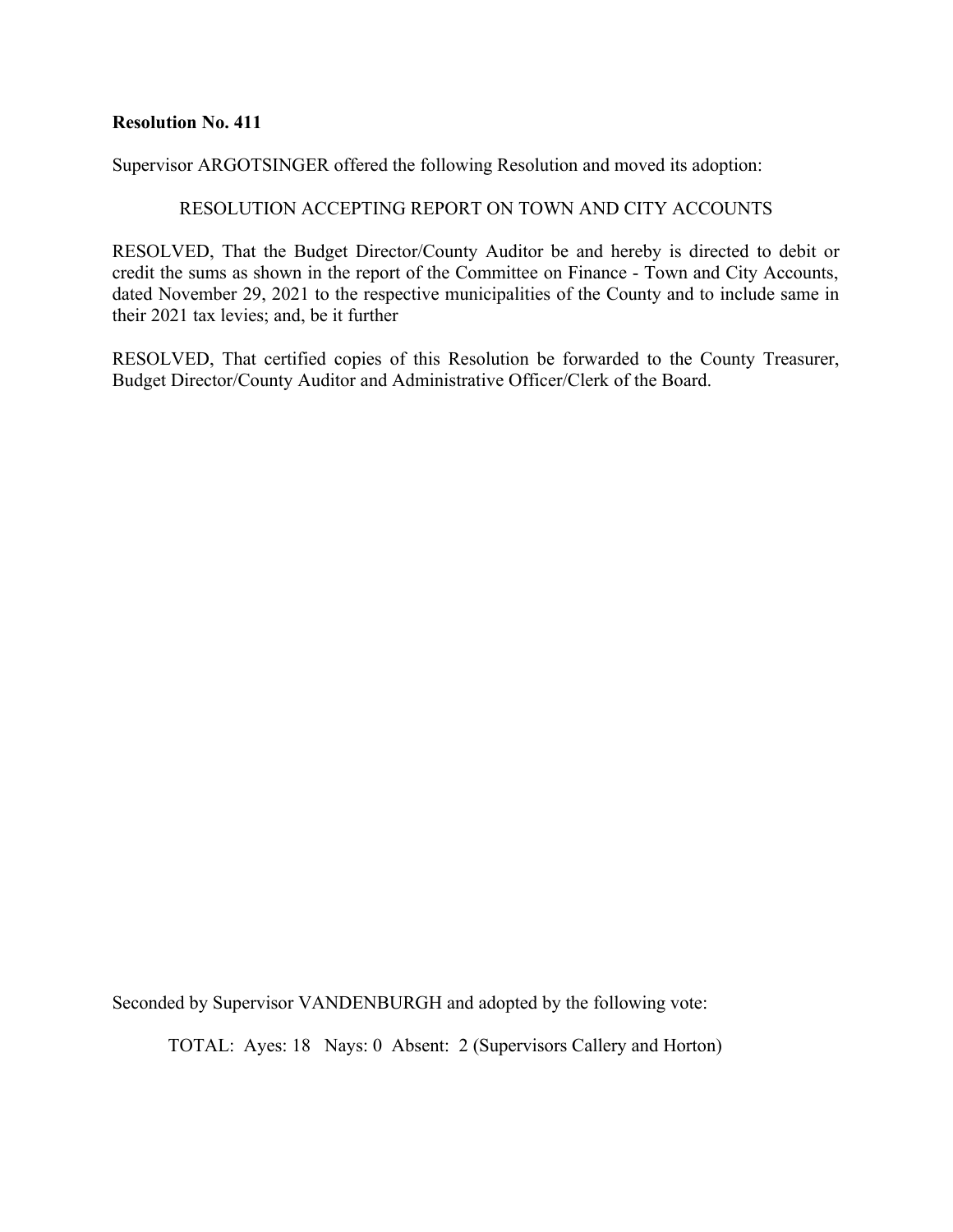#### **REPORT ON TOWN AND CITY ACCOUNTS**

|                             |              | 2021-2022 |               |
|-----------------------------|--------------|-----------|---------------|
| <b>MUNICIPALITY</b>         |              | DEBIT     | <b>CREDIT</b> |
| <b>Bleecker</b>             |              | 0.00      | 428.89        |
| <b>Broadalbin</b>           |              | 0.00      | 2,866.13      |
| Caroga                      |              | 0.00      | 514.39        |
| Ephratah                    |              | 0.00      | 371.09        |
| <b>Johnstown</b>            |              | 0.00      | 909.06        |
| <b>Mayfield</b>             |              | 0.00      | 864.56        |
| Northampton                 |              | 0.00      | 1,261.38      |
| Oppenheim                   |              | 0.00      | 884.19        |
| Perth                       |              | 0.00      | 496.12        |
| <b>Stratford</b>            |              | 0.00      | 658.72        |
| <b>City of Gloversville</b> |              | 0.00      | 9,602.38      |
| <b>City of Johnstown</b>    |              | 0.00      | 213.43        |
|                             | <b>TOTAL</b> | s<br>٠    | \$19,070.34   |

Submitted by Finance Committee, November 29, 2021

Richard Argotsinger, Chairman

**David Howard** 

**Frank Lauria** 

**G. Michael Kinowski** 

**Jack Wilson** 

**Gregory Fagan** 

**Warren Greene**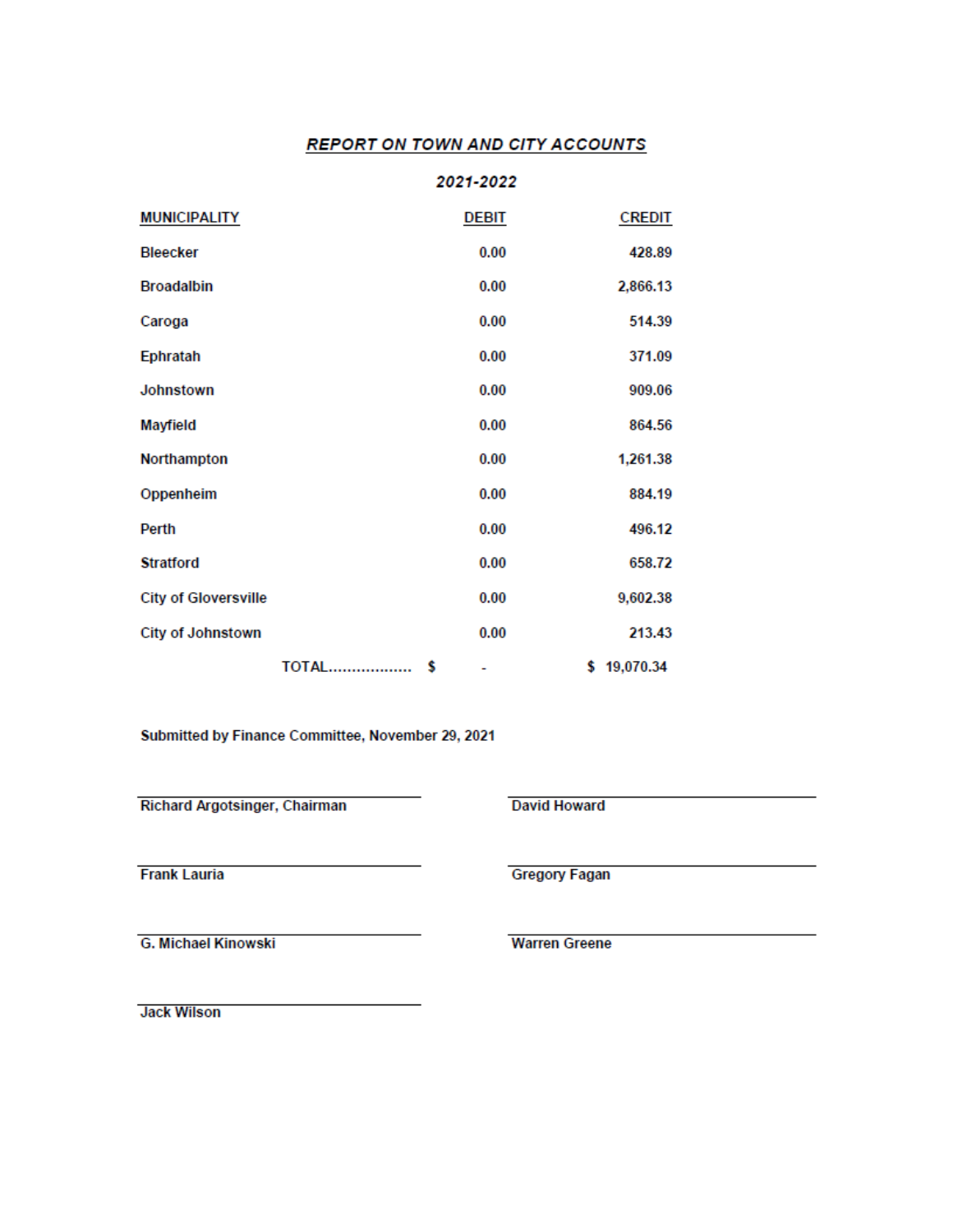Supervisor ARGOTSINGER offered the following Resolution and moved its adoption:

# RESOLUTION ACCEPTING REPORT ON RETURNED VILLAGE TAXES IN BROADALBIN, MAYFIELD, NORTHVILLE AND DOLGEVILLE

WHEREAS, the County Treasurer has duly filed this day with the Board of Supervisors a certified Report of Returned Village Taxes for the Villages of Broadalbin, Mayfield, Northville and Dolgeville; now, therefore be it

RESOLVED, That the taxes mentioned in said Report be levied and assessed against the properties described in the Report; and, be it further

RESOLVED, That the Report be filed in the Office of the Clerk of the Board, where it will be available for public inspection; and, be it further

RESOLVED, That a certified copy of this Resolution be forwarded to the County Treasurer, Budget Director/County Auditor and Administrative Officer/Clerk of Board.

Seconded by Supervisor BRADT and adopted by the following vote: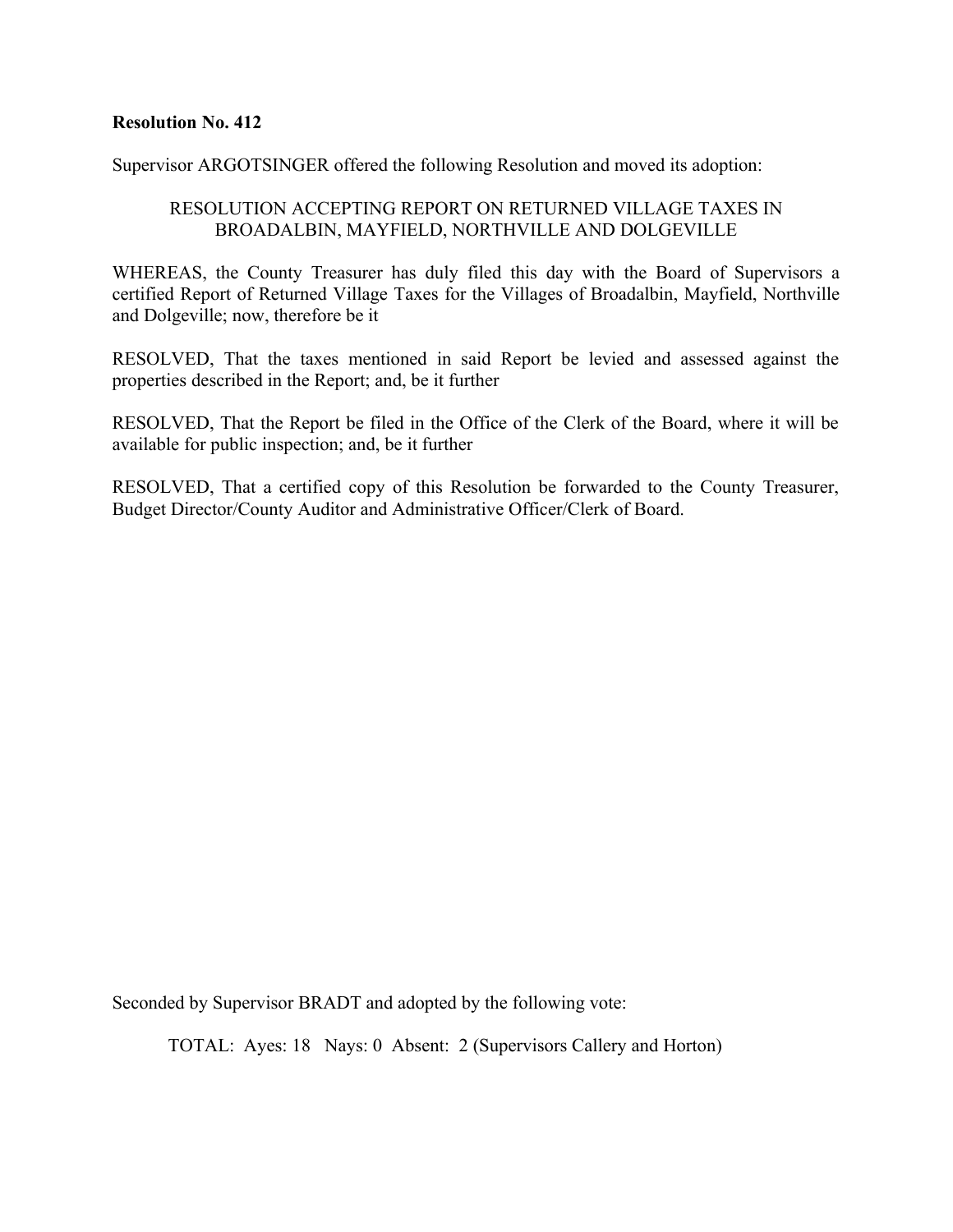#### REPORT OF COMMITTEE ON RETURNED VILLAGE TAX

#### 2021 - 2022

Your Committee on Returned Village Taxes, to whom was referred the returns of several villages herein, reports the same to be in conformity with NYS Education Laws.

Your Committee presents the following lists of villages, attached hereto, with the amount of taxes remaining due and unpaid, etc. and recommends that the amount of such unpaid taxes with seven per centum of the amount of addition thereto be levied upon the lands upon which the same remain unpaid and when collected, the same to be paid to the County Treasurer to reimburse the County for the amount advanced with expenses of collection. And, your Committee further recommends that out of any monies of the County treasury raised for contingent expenses or for the purpose of paying the amount of such taxes so returned, the County Treasurer pay to the respective village officer the amount of taxes so returned, in compliance herewith.

| <b>TOWN</b>       | VILLAGE           | <b>VILLAGE COLLECTOR</b> | <b>TOTAL FOR TOWN</b> |
|-------------------|-------------------|--------------------------|-----------------------|
| <b>Broadalbin</b> | <b>Broadalbin</b> | Michelle Rackmeyer       | 5,220.38              |
| Mayfield          | Mayfield          | <b>Terry Brubaker</b>    | 9,716.89              |
| Northampton       | Northville        | Wendy Reu                | 15.355.80             |
| Oppenheim         | <b>Dolgeville</b> | Tammy Chimielewski       | 16,428.73             |
|                   |                   |                          |                       |
| <b>TOTAL</b>      |                   |                          | 46,721.80             |

Submitted this 29th day of November, 2021

(Committee on Returned Village Taxes)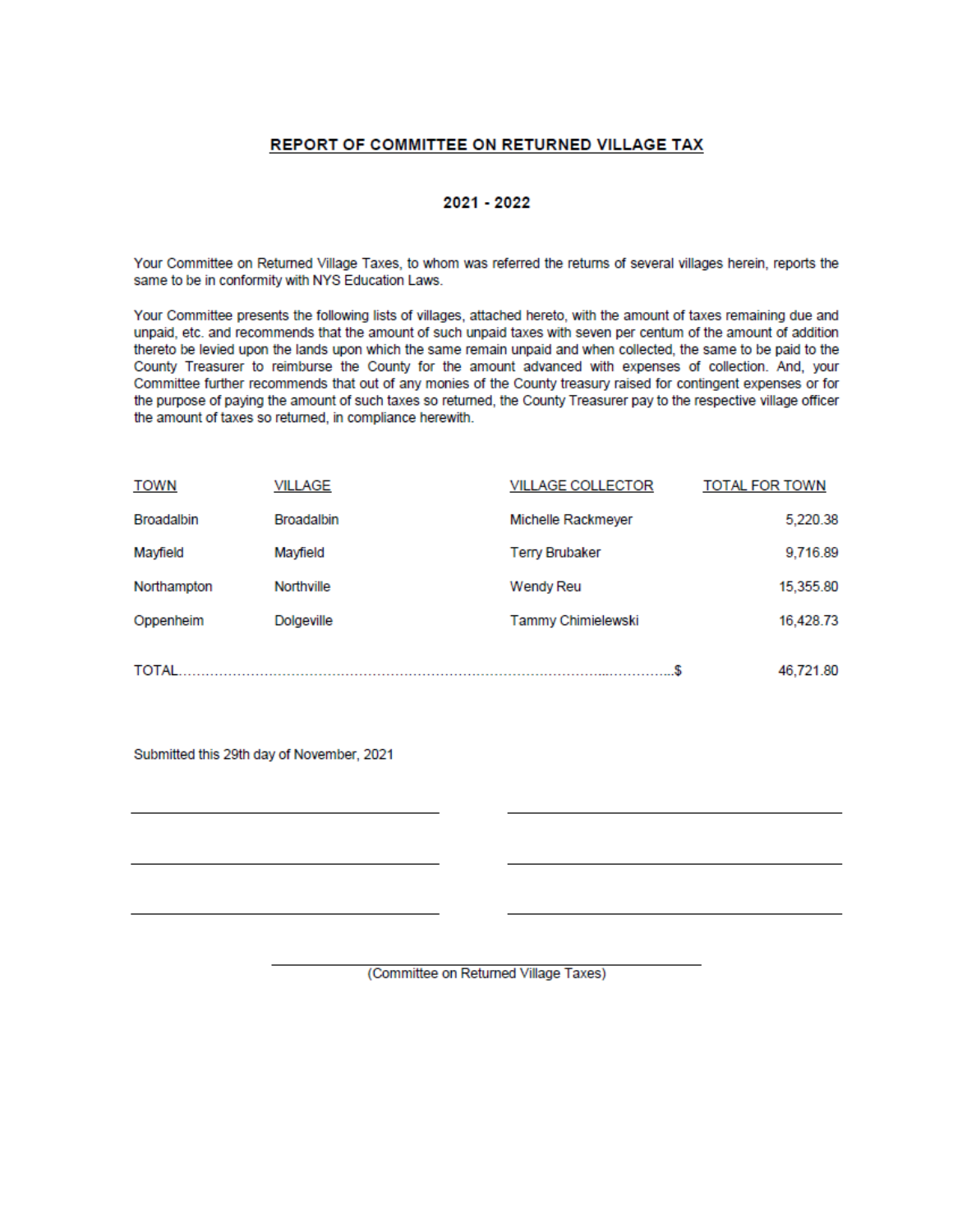Supervisor ARGOTSINGER offered the following Resolution and moved its adoption:

RESOLUTION AUTHORIZING DISPOSAL OF CERTAIN SURPLUS EQUIPMENT

WHEREAS, the Treasurer recommends disposal of broken equipment in certain departments; now, therefore be it

RESOLVED, That the Purchasing Agent be and hereby is authorized to dispose of the following County surplus equipment, in accordance with the Fulton County Purchasing and Audit Guidelines:

*Highway & Facilities:* 1 – Dell Dimension 3100 (6849)

*County Clerk*:

1 – Reader Printer (B000018600000)

1 – Dimension 4600 Series Computer (B000636700000)

1 – Dell Optiplex 755 Computer (B000806100000)

*Office for Aging*: 2 – Armed Office Chairs (No numbers)

*Social Services:*  $1 -$  Sign for Building (0005972) 1 – Dac Easy (0009088)

and, be it further

RESOLVED, That the Superintendent of Highways and Facilities, Solid Waste Director and Purchasing Agent be and hereby are directed to arrange for the disposal of the listed surplus as scrap and/or refuse, to be coordinated with the Solid Waste Department's current bulky metals contract, as necessary; and, be it further

RESOLVED, That certified copies of this Resolution be forwarded to the County Treasurer, Superintendent of Highways and Facilities, Solid Waste Director, County Clerk, Social Services Commissioner, Office for Aging, Budget Director/County Auditor and Administrative Officer/Clerk of the Board.

Seconded by Supervisor BORN and adopted by the following vote: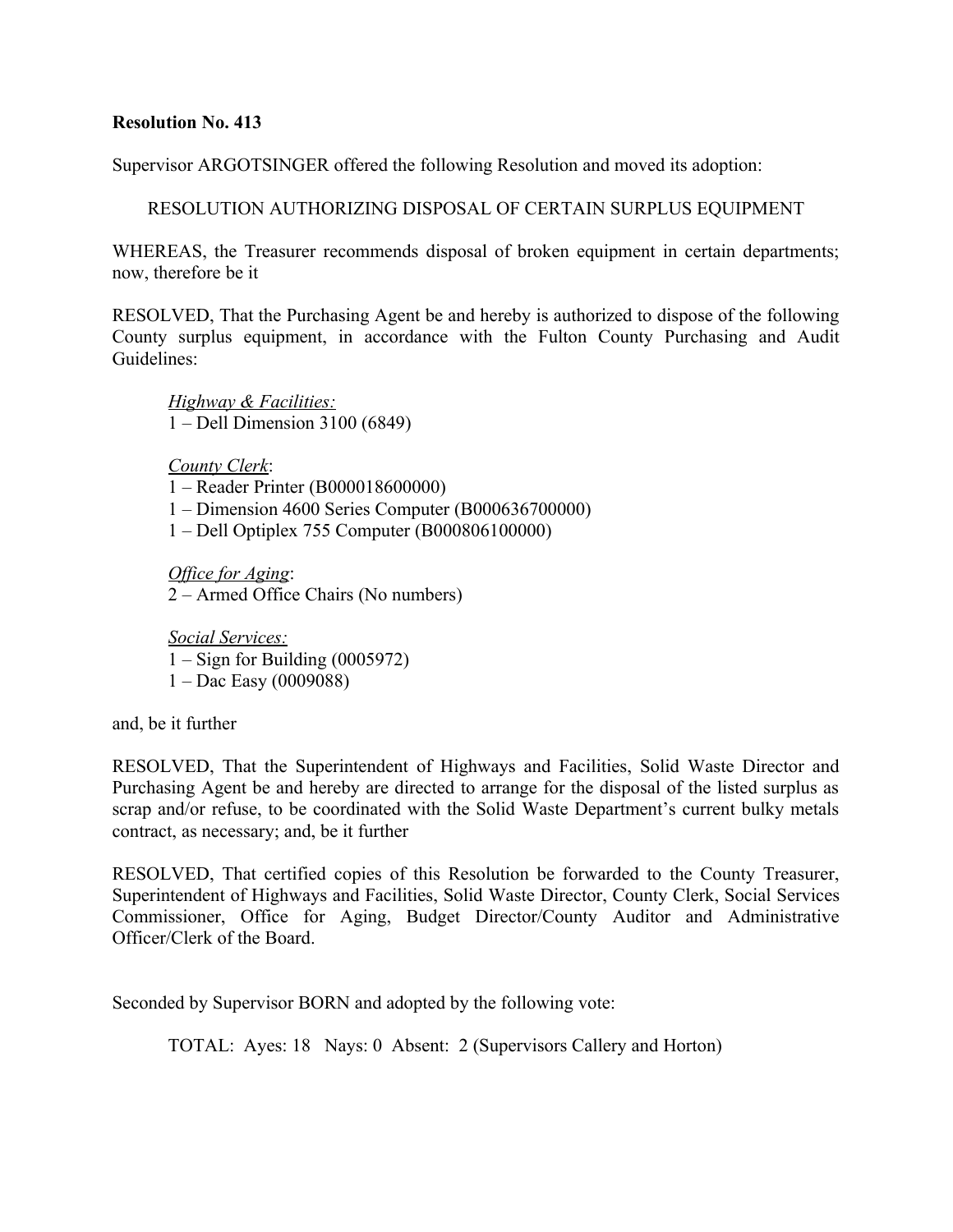Supervisor ARGOTSINGER offered the following Resolution and moved its adoption:

# RESOLUTION AUTHORIZING CERTAIN TRANSFERS AND BUDGET AMENDMENTS

RESOLVED, That the County Treasurer be and hereby is directed to make the following transfers:

## Treasurer

From: A.1000.1990-4907 – EXP – Contingent Fund Expense To: A.1325.1364-4902 – EXP – Taxes on County Owned Property – Tax Expense Sum: \$2,500.00

#### Facilities

|         | From: $A.1620.1620-4200 - EXP - Miscellaneous$                | $\mathbb{S}$ | 300.00       |             |
|---------|---------------------------------------------------------------|--------------|--------------|-------------|
|         | A.1620.1626-4130 - EXP - Contractual                          |              | 20.00        |             |
|         | A.1620.1626-4150.1000 - EXP - Utilities - Electric            |              | 113.00       |             |
|         | $A.1620.1626-4150-1100 - EXP-Utilities$ - Natural Gas/Propane |              | 203.00       |             |
|         | $A.1620.1626-4150.1200 - EXP - Utilities - Water - Sewer$     |              | 47.00        |             |
| To:     | $A.1620.1632-4150.1000 - EXP - Utilities - Electric$          |              | $\mathbb{S}$ | 333.00      |
|         | A.1620.1632-4150.1100 - EXP - Utilities - Natural Gas/Propane |              |              | 303.00      |
|         | $A.1620.1632-4150.1200 - EXP - Utilities - Water - Sewer$     |              |              | 47.00       |
| Sheriff |                                                               |              |              |             |
|         | From: A.3110.3150-1110 - $EXP$ - Supplemental                 |              | \$10,000.00  |             |
|         | $A.3110.3160 - 4130 - EXP - Contractual$                      |              | 6,000.00     |             |
| To:     | $A.3110.3150-1100 - EXP - Overtime$                           |              |              | \$10,000.00 |
|         | $A.3110.3150-4040 - EXP - Insurance$                          |              |              | 6,000.00    |
|         | <b>Emergency Management</b>                                   |              |              |             |
|         | From: A.3640.3640-2000 – $EXP$ – Equipment - Fixed Asset      |              |              |             |
| To:     | $A.3640.3640-4010$ – $EXP$ – Equipment – Non-Asset            |              |              |             |
|         | Sum: \$4,728.00                                               |              |              |             |
|         | (PPE Equipment)                                               |              |              |             |
|         | <b>Community Services</b>                                     |              |              |             |
|         | From: A.1000.1990-4907 – $EXP$ – Contingent Fund Expense      |              | \$10,651.00  |             |
|         | $A.4310.4310-4130 - EXP - Contractual$                        |              | 2,000.00     |             |
|         | $A.4310.4310-4120 - EXP - Members$ hips                       |              | 201.00       |             |
| To:     | $A.4310.4310-4040 - EXP - Insurance$                          |              |              | \$12,852.00 |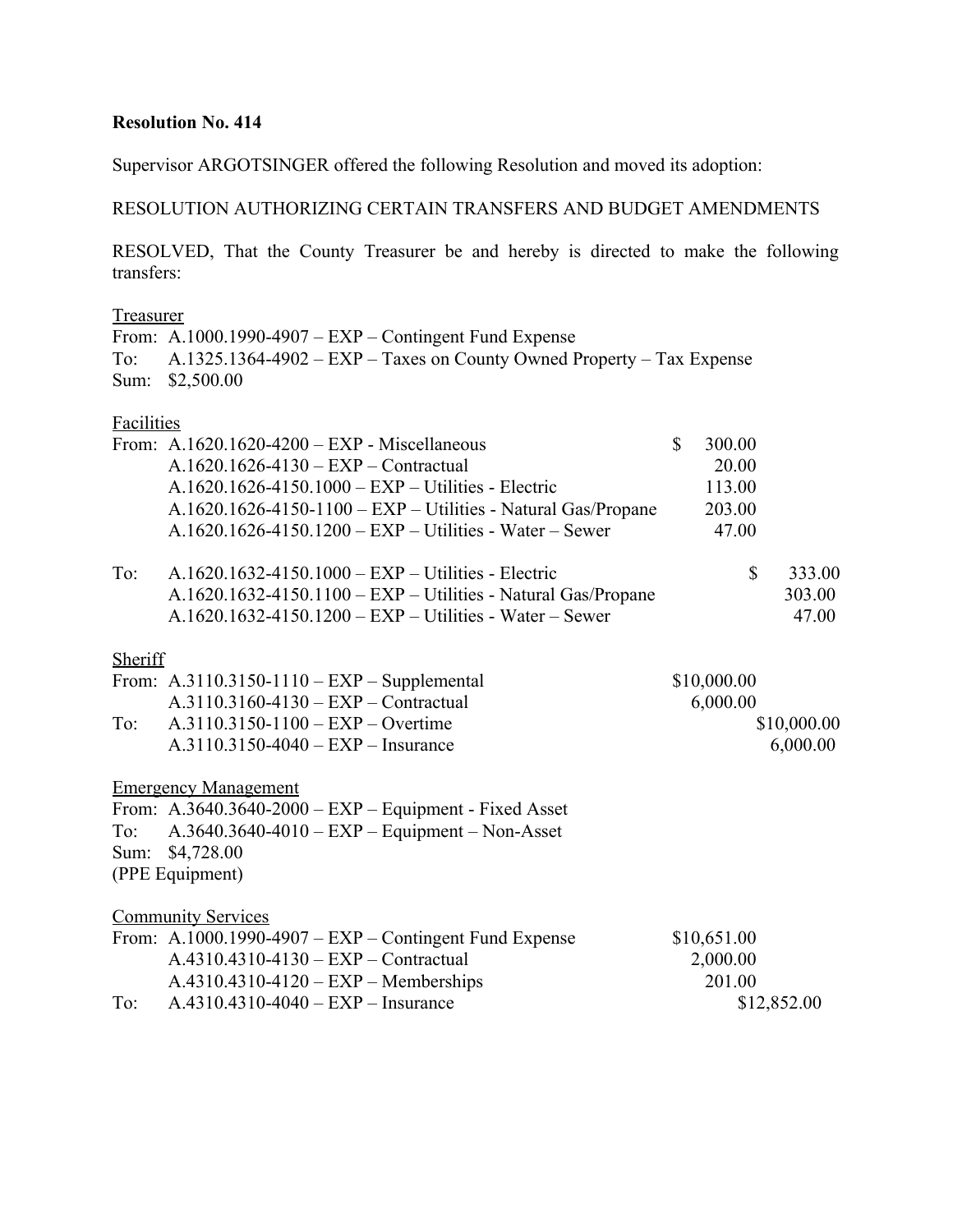# **Resolution No. 414 (Continued)**

| <b>Solid Waste</b> |                                                                                        |             |
|--------------------|----------------------------------------------------------------------------------------|-------------|
|                    | From: $CL.8160.8162-4190 - EXP - Lease - Rentals$                                      |             |
| To:                | $CL.8160.8162-2000 - EXP - Equipment - Fixed Asset$                                    |             |
| Sum:               | \$1,100.00                                                                             |             |
|                    | (Truck/Equipment Diagnostic Tool)                                                      |             |
| Highway            |                                                                                        |             |
|                    | From: D.5010.5110-1000.1102 - EXP - Payroll - Highway Crews                            | \$26,000.00 |
|                    | D.5010.5110-1000.1105 - EXP- Payroll - Airport Services                                | 61.00       |
|                    | D.5010.5110-1110.1102 - EXP - Supplemental - Highway Crews                             | 5,000.00    |
|                    | $D.5010.5110-1110.1104$ - EXP- Payroll – Supplemental – Mowing                         | 1,250.00    |
| To:                | D.5010.5142-1000.1102 - EXP - Payroll - Highway Crews                                  | \$32,311.00 |
|                    | From: D.5010.5110-1100.1102 - EXP - Overtime - Highway Crews                           |             |
| To:                | D.5010.5142-1100.1102 - EXP - Overtime - Highway Crews                                 |             |
| Sum:               | \$18,000.00                                                                            |             |
|                    | and, be it further                                                                     |             |
|                    | RESOLVED, That the 2021 Adopted Budget be and hereby is amended as follows:            |             |
|                    | <b>Public Defender</b>                                                                 |             |
| Revenue            |                                                                                        |             |
|                    | Increase A.1170.1170-3025 – $REV$ – State Aid – Indigent Legal<br><b>Services Fund</b> | \$15,600.00 |
|                    | Appropriation                                                                          |             |
|                    | Increase A.1170.1170-1100 – $EXP$ – Overtime                                           | \$14,600.00 |
|                    | Increase A.1170.1170-4020 - EXP - Travel                                               | 1,000.00    |
| Sheriff            |                                                                                        |             |
| Revenue            |                                                                                        |             |
|                    | Increase A.3110.3110-4389 – REV – Federal Aid – Other Public Safety                    | \$6,186.00  |
|                    | Increase $A.3110.3110-2665 - REV - Sale$ of Equipment                                  | 1,210.00    |
|                    | Appropriation                                                                          |             |
|                    | Increase $A.3110.3110-1110 - EXP - Supplemental$                                       | \$6,186.00  |
|                    | Increase A.3110.3110-4540 - EXP - Vehicle Maintenance                                  | 1,210.00    |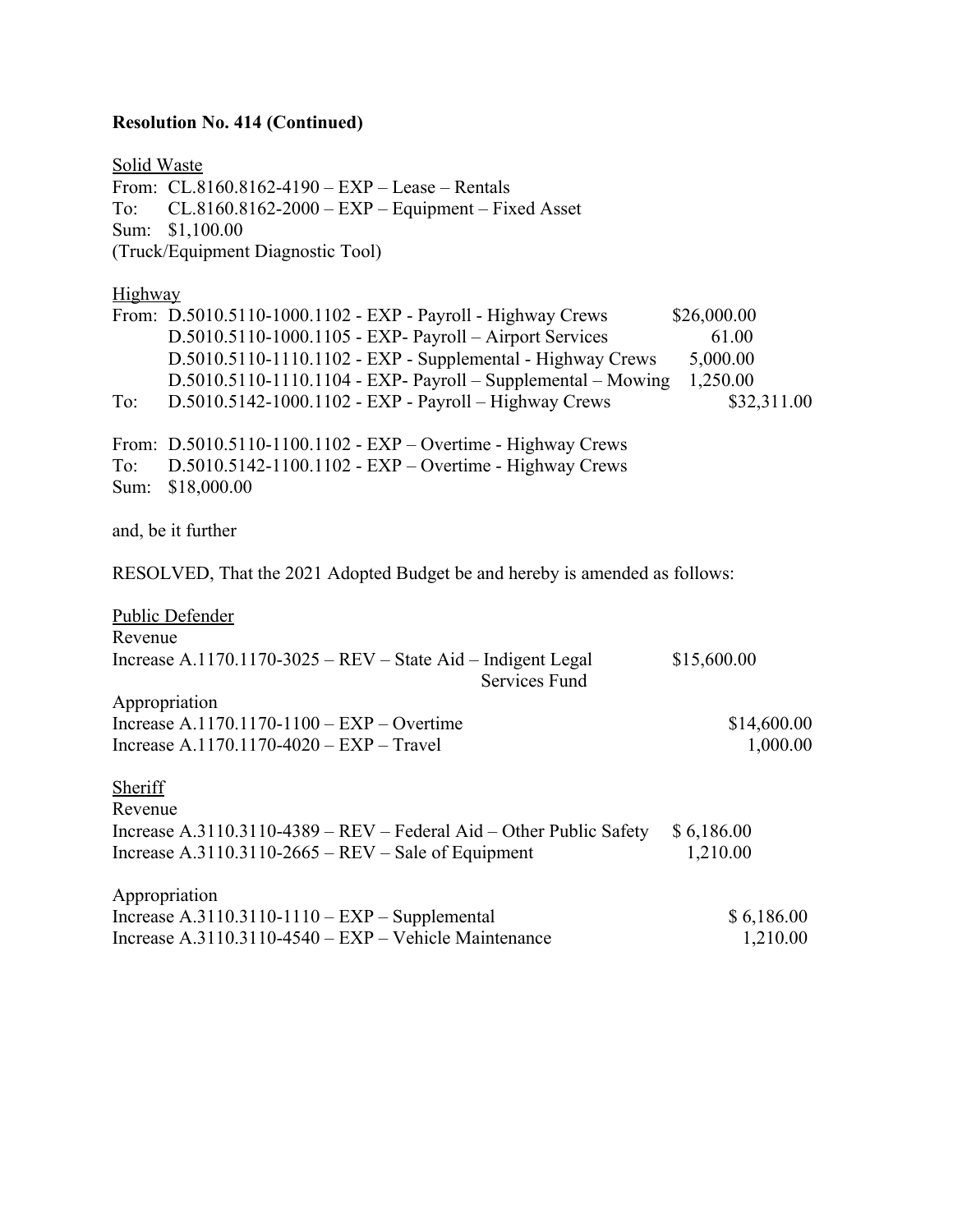#### **Resolution No. 414 (Continued)**

Emergency Management Revenue Increase A.3640.3645-3306 – REV – State Aid – Homeland Security  $$1,500.00$ Appropriation

Increase  $A.3640.3645-4010 - EXP - Equipment - Non- Asset$  \$ 1,500.00 (Command Kits/White Boards for EOC)

and, be it further

RESOLVED, That certified copies of this Resolution be forwarded to the County Treasurer, Sheriff, Community Services Director, Public Defender, Solid Waste Director, Highways and Facilities, Civil Defense Director/Fire Coordinator, Budget Director/County Auditor and Administrative Officer/Clerk of the Board.

Seconded by Supervisor PERRY and adopted by the following vote: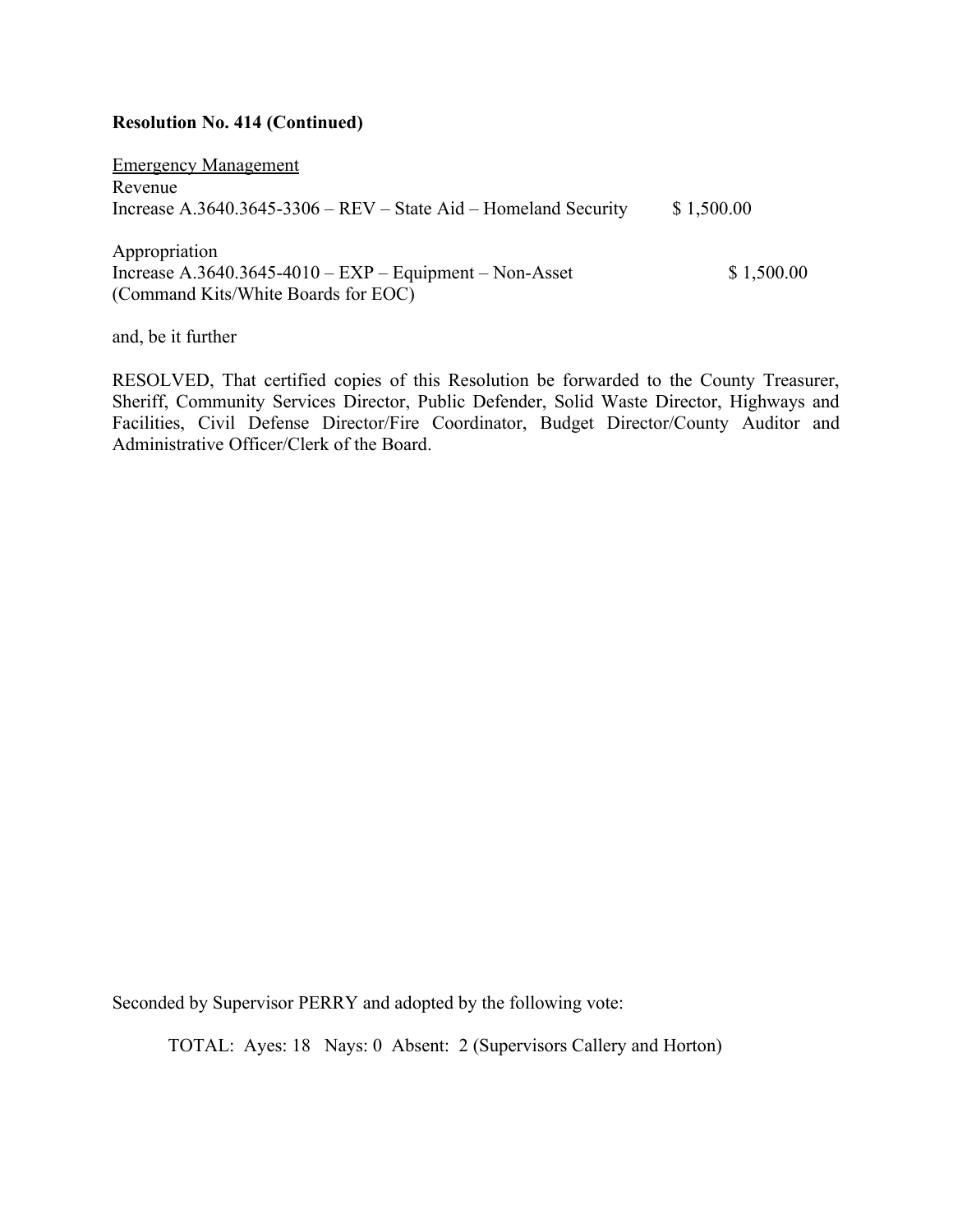Supervisors KINOWSKI AND ARGOTSINGER offered the following Resolution and moved its adoption:

# RESOLUTION ADOPTING LOCAL LAW 3 OF 2021 ADJUSTING SALARIES OF CERTAIN APPOINTED POSITIONS IN THE COUNTY OF FULTON

WHEREAS, a proposed Local Law 3 of 2021 entitled, "LOCAL LAW ADJUSTING SALARIES OF CERTAIN APPOINTED POSITIONS IN THE COUNTY OF FULTON" has laid upon the desks of the Board of Supervisors for the required period; and

WHEREAS, a public hearing was held on November 29, 2021, after due posting thereof and everyone who wanted to speak was heard; now, therefore be it

RESOLVED, That Local Law 3, hereinabove referenced be and hereby is approved; and, be it further

RESOLVED, That the Clerk of the Board is directed to number said local law for appropriate recording and filing purposes; and, be it further

RESOLVED, That in accordance with NYS Law, said local law is subject to permissive referendum; and, be it further

RESOLVED, That the Chairman of the Board of Supervisors and County Attorney be authorized and empowered to do each and every other thing necessary to further the purport of this Resolution; and, be it further

RESOLVED, That certified copies of this Resolution be forwarded to the County Treasurer, Personnel Director, All Department Heads, NYS Secretary of State, General Code, Budget Director/County Auditor, Administrative Officer/Clerk of the Board, and to each and every other person, institution or agency which will further the purport of this Resolution.

Seconded by Supervisor GROFF and adopted by the following vote: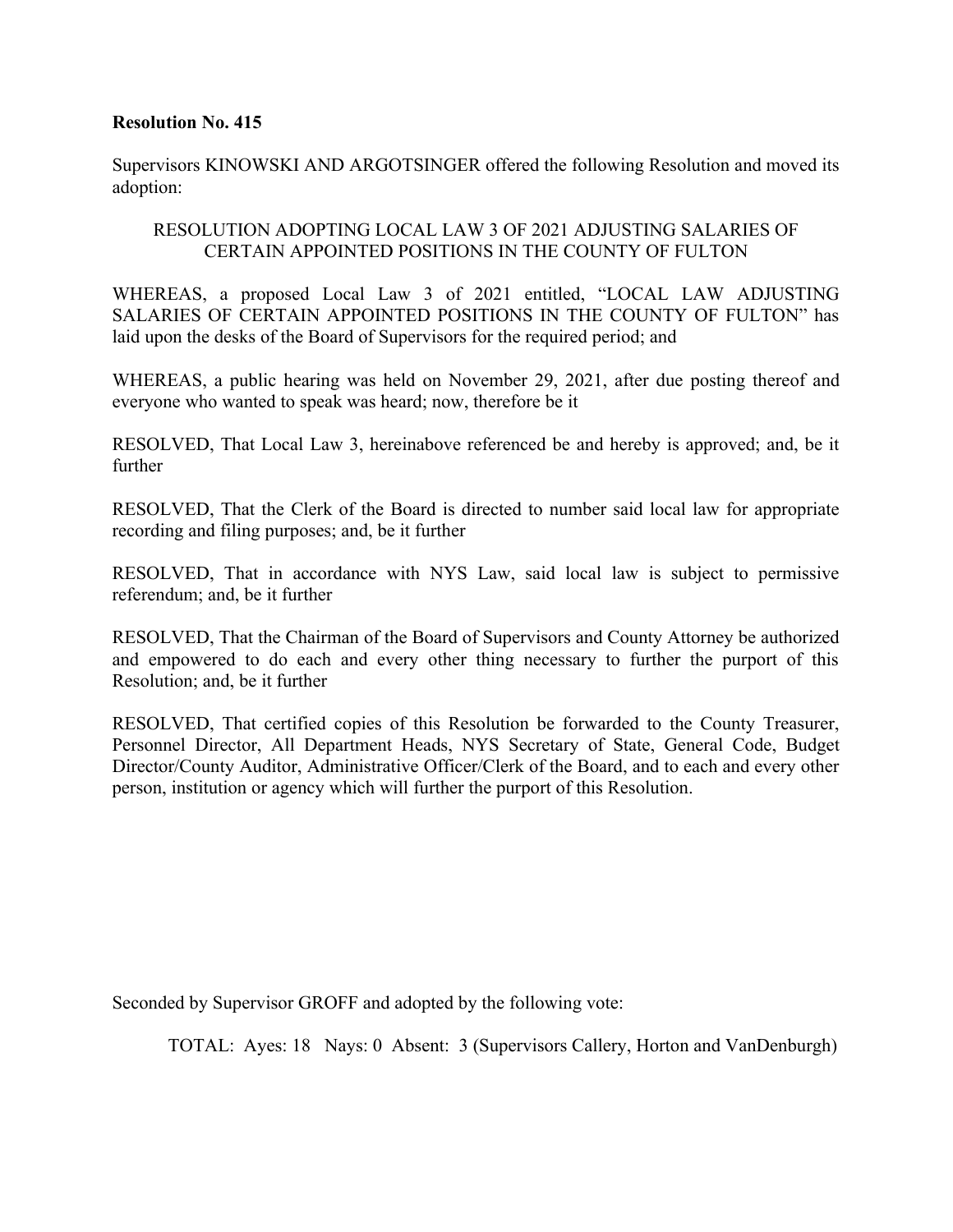# **LOCAL LAW 3 OF 2021 ADJUSTING SALARIES OF CERTAIN APPOINTED POSITIONS IN THE COUNTY OF FULTON**

Intent: It is the intent of this local law to adjust salaries of non-union positions to a level at or near those of similar positions in nine comparable counties by moving said salaries to the average of those comparable counties.

NOW, THEREFORE BE IT ENACTED:

In accordance with the requirements of New York State Law, the salaries for certain appointed positions within the County of Fulton be set in accordance with the following schedule:

| <b>Position</b>                       | Current 2022_<br><b>Base Salary</b> | <b>Position</b><br><b>Adjustment</b> | <b>Proposed</b><br>2022 Salary |
|---------------------------------------|-------------------------------------|--------------------------------------|--------------------------------|
| Fire Coor./Civil Def. Director        | \$58,617                            | \$6,819                              | \$65,436                       |
| <b>EMS</b> Coordinator                | \$42,491                            | \$2,449                              | \$44,940                       |
| Clerk (BOE)                           | \$33,775                            |                                      |                                |
| Deputy Budget Dir./Co. Aud.           |                                     | \$1,068                              | \$34,843                       |
| Director of Infor. Technology         | \$53,006                            | \$3,893                              | \$56,899                       |
| Director of Personnel                 | \$89,048                            | \$1,825                              | \$90,873                       |
|                                       | \$73,476                            | \$10,885                             | \$84,361                       |
| Deputy Director of Personnel          | \$58,327                            | \$4,808                              | \$63,135                       |
| Payroll Benefits Administrator        | \$42,404                            | \$7,996                              | \$50,400                       |
| Personnel Specialist                  | \$37,550                            | \$3,850                              | \$41,400                       |
| Senior Payroll Clerk                  | \$38,024                            | \$1,513                              | \$39,537                       |
| Payroll Benefits Clerk                | \$34,677                            | \$1,035                              | \$35,712                       |
| Personnel Clerk                       | \$33,808                            | \$1,035                              | \$34,843                       |
| Dir. of Real Property Tax Services    | \$61,591                            | \$8,789                              | \$70,380                       |
| Deputy Comm. of Social Services       | \$73,710                            | \$2,363                              | \$76,073                       |
| Accounting Supervisor Grade B         | \$58,572                            | \$4,563                              | \$63,135                       |
| Director of Financial Assistance      | \$63,979                            | \$2,779                              | \$66,758                       |
| Director of Services                  | \$63,979                            | \$2,779                              | \$66,758                       |
| Social Services Attorney              | \$85,782                            | \$6,433                              | \$92,215                       |
| <b>Asst. Social Services Attorney</b> | \$33,027                            | \$6,303                              | \$39,330                       |
| <b>Public Health Director</b>         | \$92,610                            | \$1,340                              | \$93,950                       |
| Asst. Public Health Director          | \$86,787                            | \$2,604                              | \$89,391                       |
| Public Health Fiscal Manager          | \$58,572                            | \$4,563                              | \$63,135                       |
| Deputy County Clerk                   | \$50,207                            | \$5,833                              | \$56,040                       |
| <b>Deputy County Treasurer</b>        | \$58,327                            | \$4,808                              | \$63,135                       |
| Asst. Deputy County Treasurer         | \$47,570                            | \$2,830                              | \$50,400                       |
| Undersheriff                          | \$79,636                            | \$2,070                              | \$81,706                       |
| Captain (Road Patrol)                 | \$74,986                            | \$1,035                              | \$76,021                       |
| Captain (Corrections)                 | \$74,986                            | \$1,035                              | \$76,021                       |
| Lieutenant Correction Officer         | \$64,305                            | \$3,208                              | \$67,513                       |
| Secretary to the Sheriff              | \$43,113                            | \$3,462                              | \$46,575                       |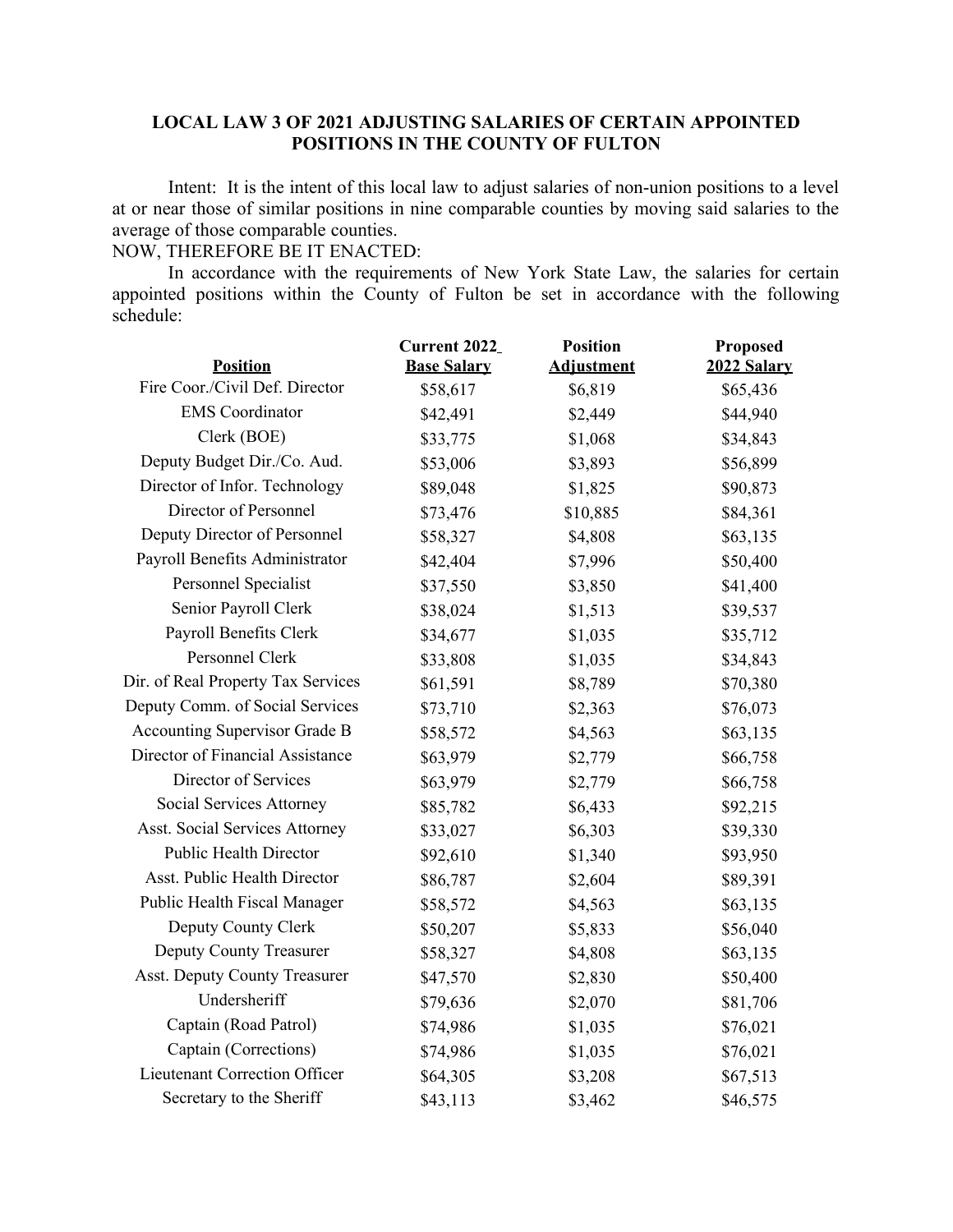| <b>Assistant County Attorney</b> | \$29,741 | \$9,589 | \$39,330 |
|----------------------------------|----------|---------|----------|
| <b>Resolution No. 416</b>        |          |         |          |

Supervisor ARGOTSINGER offered the following Resolution and moved its adoption:

# RESOLUTION ACCEPTING REPORT OF COMMITTEE ON FOOTING OF ASSESSMENT ROLLS

RESOLVED, That the Report of the Committee on Footing of Assessment Rolls, dated November 29, 2021, be accepted as the act and determination of the Board; and, be it further

RESOLVED, That a certified copy of this Resolution be forwarded to the County Treasurer, Budget Director/County Auditor and Administrative Officer/Clerk of the Board.

Seconded by Supervisor HOWARD and adopted by the following vote: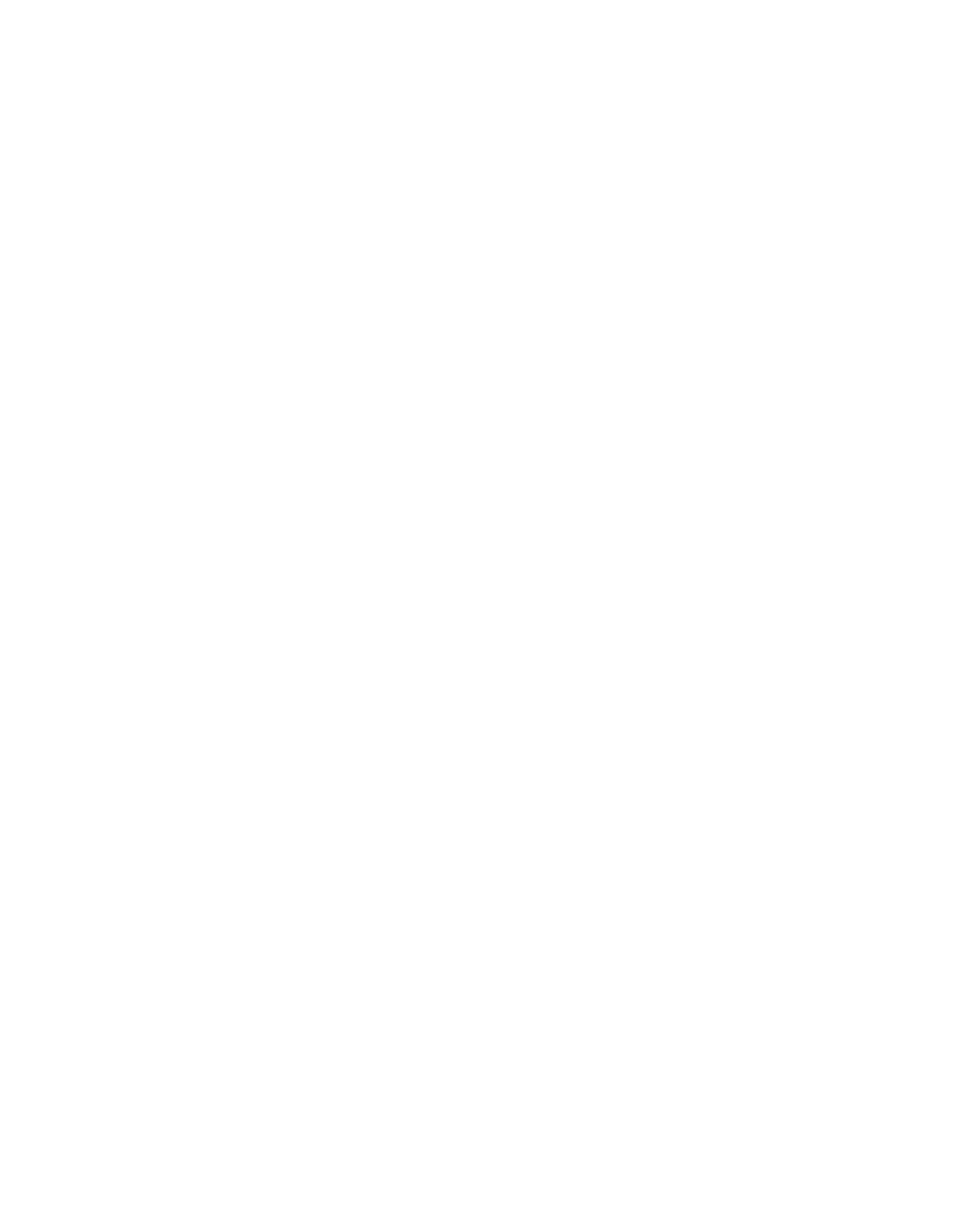| <b>MINICIPALITY</b>                     | TOTAL TAXABLE REAL,<br>VILLAGES AND CITTES<br><b>FRANCHISES</b><br>PERSONAL AND<br><b>NIHLIM</b> |                     | FRANCHISES OUTSIDE<br>$\operatorname{REAL}_I$<br>TOTAL TAXABLE<br>OF VILLAGES<br><b>PERSONAL</b><br>m |            | (TOTAL TAXARLE)<br>STATE WILD OR<br>FOREST LANDS<br><b>HIRRD</b> |                                | SPECIAL DISTRICT<br>(ALI. TYPES)                    |                              |                       | PURPOSES-CITY, TOWN<br>VILLAGE-INCLUDING<br>LAND VALUES (ALL<br>WHOT.I.Y EXEMPT) |
|-----------------------------------------|--------------------------------------------------------------------------------------------------|---------------------|-------------------------------------------------------------------------------------------------------|------------|------------------------------------------------------------------|--------------------------------|-----------------------------------------------------|------------------------------|-----------------------|----------------------------------------------------------------------------------|
| Bleecker                                | $\frac{1}{1}$                                                                                    | 40                  | 106,635,379                                                                                           | ٩a         | 14,126,750                                                       | 40                             | 109,923,041                                         | (ETRI)                       | ø                     | 57,498,500                                                                       |
| <b>Broadalbin</b>                       | 55,961,880                                                                                       | $\overline{a}$      | 293, 570, 730                                                                                         | e          | 9,011,520                                                        | $\overline{a}$                 | 302, 244, 832                                       | (FIRE)                       | $\boldsymbol{\omega}$ | 140,669,161                                                                      |
| Caroga                                  | ì                                                                                                | 40 <sub>2</sub>     | 156,440,356                                                                                           | 40         | 12,074,437                                                       | 49                             | 158,977,882                                         | ETRE)                        | Đ                     | 73,126,915                                                                       |
| Ephratah                                | $\mathbf{I}$                                                                                     | ÷                   | 67,990,873                                                                                            | Ł۵         | 374,880                                                          | 40<br>40                       | 35, 856, 474<br>34,174,877                          | (522)<br>(E21)               | Ø                     | 11,290,660                                                                       |
| Johnstown                               | I                                                                                                | <b>O</b>            | 318, 491, 956                                                                                         |            |                                                                  | $\omega$                       | 348,054,962                                         | (TTTT)                       | Ø                     | 105,114,831                                                                      |
| Mayfield                                | 31,449,974                                                                                       | Đ                   | 316,966,908                                                                                           | ÷          | 17,088,360                                                       | 40.40                          | 283,713,247<br>76,551,691                           | (E22)<br>(E21)               | ÷                     | 126, 177, 559                                                                    |
| Northampton                             | 59,760,754                                                                                       | ₩                   | 202,734,704                                                                                           | $\epsilon$ | 29, 321, 860                                                     | o<br>$\omega$<br>$\mathcal{L}$ | 248,470,443<br>17, 543, 968<br>43,439,270           | (E21)<br>(DNILHSIT)<br>(E22) | $\overline{a}$        | 89,982,209                                                                       |
| Oppenheim                               | 2, 318, 126                                                                                      | ₩                   | 52,805,253                                                                                            | ÷          | 1,083,046                                                        | 40.40                          | 61, 024, 531<br>2,369,846                           | (E22)<br>(5.21)              | Ø                     | 16,762,830                                                                       |
| Perth                                   | $\frac{1}{1}$                                                                                    | ÷                   | 124,804,465                                                                                           |            | $\frac{1}{1}$                                                    | $\omega$                       | 128,905,001                                         | (FIRE)                       | ÷                     | 35,280,380                                                                       |
| Stratford                               | ٠<br>1                                                                                           | Đ                   | 108,535,255                                                                                           | Đ,         | 30,530,130                                                       | 40                             | 109,980,577                                         | (FIRE)                       | ÷                     | o,<br>1,586,553                                                                  |
| Gloversville<br>$\overline{c}$          | 383,559,522                                                                                      |                     |                                                                                                       |            | $\frac{1}{1}$                                                    |                                | ł                                                   |                              | <b>KO</b>             | 64,199,050                                                                       |
| Johnstown (C)                           | 464,830,504                                                                                      |                     |                                                                                                       |            |                                                                  |                                |                                                     |                              | łΩ                    | 84,449,810                                                                       |
|                                         | o<br>997,880,760<br>22,746,856,639.00                                                            | $\overline{a}$<br>↘ | 1,748,975,879                                                                                         | o          | 113,610,983                                                      | ÷<br>$\omega$ $\omega$         | 1, 961, 230, 642<br>1,<br>917,791,372<br>43,439,270 | (DNILHSIT)<br>(FIRE)         | ÷                     | 866,138,458                                                                      |
| 29th day of November,<br>Submitted this | 2021                                                                                             |                     | Richard Argotsinger, Chairman                                                                         |            |                                                                  |                                |                                                     |                              |                       |                                                                                  |
| Taxes/SunFootAssess                     |                                                                                                  |                     |                                                                                                       |            |                                                                  |                                |                                                     |                              |                       |                                                                                  |

# Report of Committee on Footing Assessment Rolls<br>(Finance and Administration)

TOWN AND CITY PURPOSES ONLY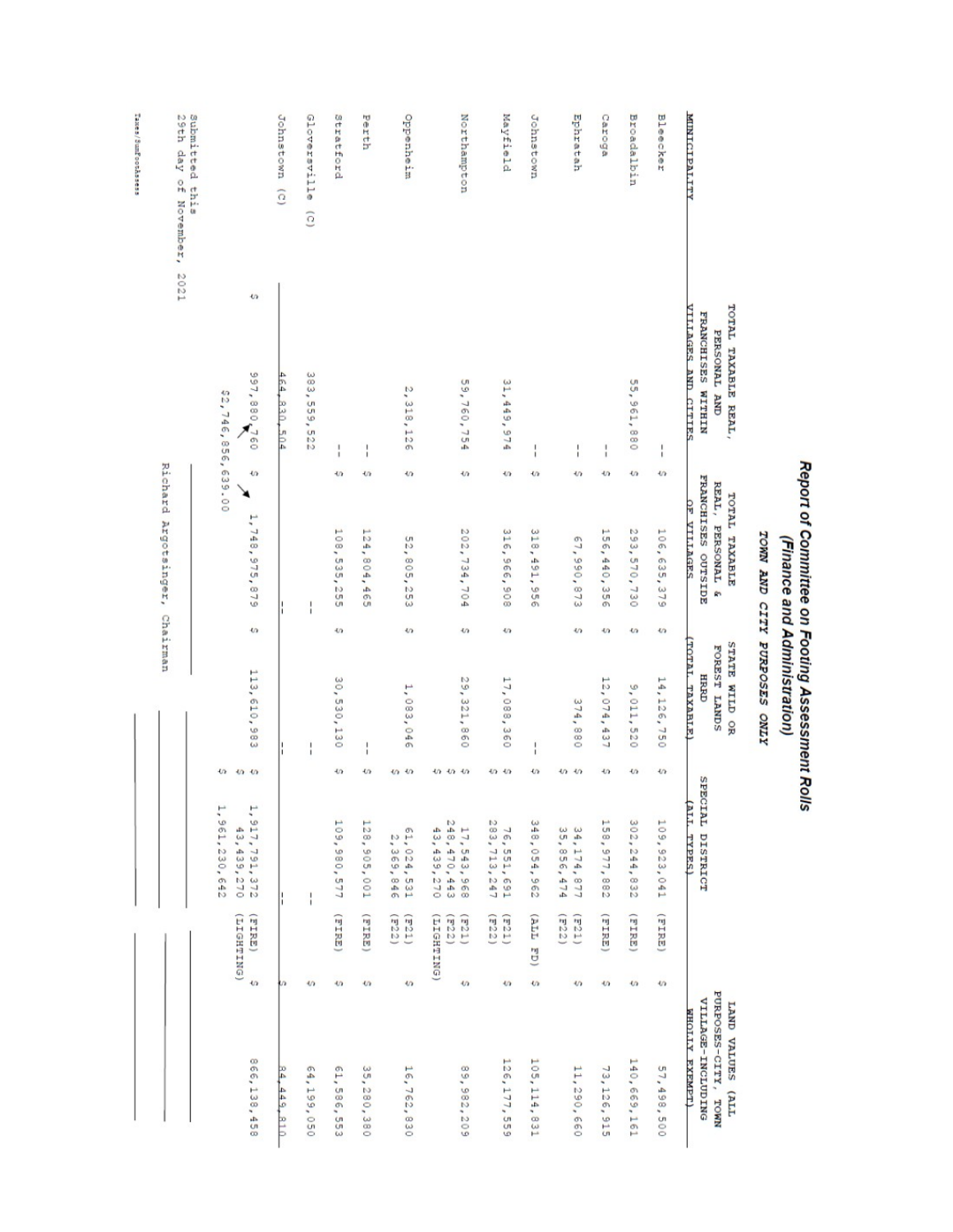Supervisor ARGOTSINGER offered the following Resolution and moved its adoption:

# RESOLUTION ACCEPTING REPORT OF COMMITTEE ON EQUALIZATION

RESOLVED, That the Report of the Committee on Equalization, dated November 29, 2021, be adopted as the act and determination of the Board, that the rates of percentages, as determined by the NYS Board of Real Property Services, which the assessed value of real property bears to the full value as computed by the Committee, be and they hereby are adopted as to the act and determination of the Board and that same be reported forthwith to the Department of Taxation and Finance and printed in the minutes; and, be it further

RESOLVED, That a certified copy of this Resolution be forwarded to the County Treasurer, Budget Director/County Auditor and Administrative Officer/Clerk of the Board.

Seconded by Supervisor BOWMAN and adopted by the following vote: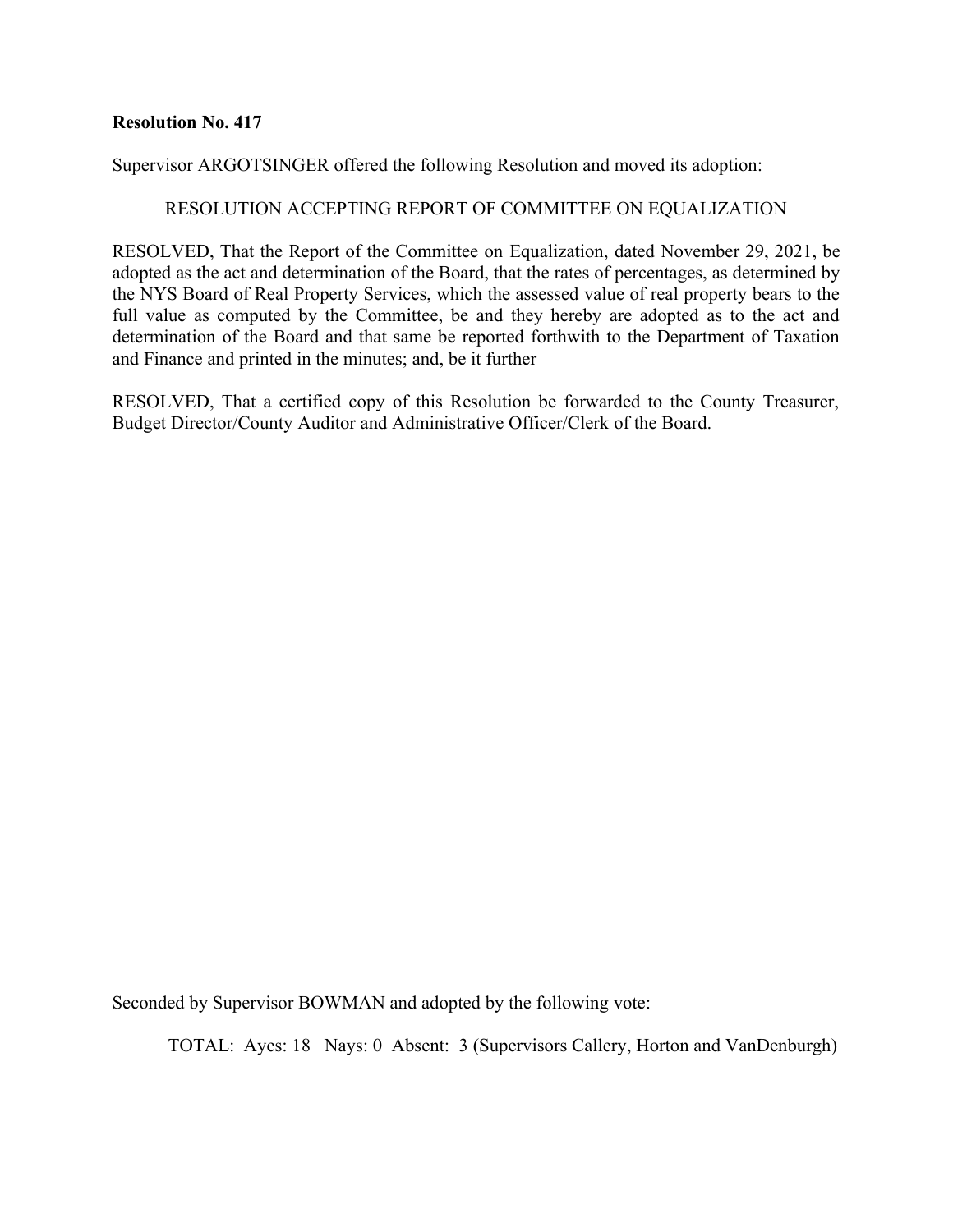|                                                                                                                  |                                                 |                          | (Committee on Finance)                |
|------------------------------------------------------------------------------------------------------------------|-------------------------------------------------|--------------------------|---------------------------------------|
|                                                                                                                  | Richard Argotsinger, Chairman                   |                          |                                       |
|                                                                                                                  |                                                 |                          | DATED:<br>November 29, 2021           |
|                                                                                                                  |                                                 |                          | Average County Rate:<br>0.703020887   |
|                                                                                                                  |                                                 |                          | *Column 5 Footing of Assessment Rolls |
| \$4,053,044,061.42<br>\$2,849,374,632.00                                                                         |                                                 | ¢<br>2, 849, 374, 632.00 | TOTALS                                |
| \$514,299,327.17<br>361, 563, 169.00                                                                             | 82.00                                           | 473, 155, 381.00         | Johnstown (City)                      |
| \$404,848,832.00<br>284,617,185.00                                                                               | 100.00                                          | 404, 848, 832.00         | <b>Gloversville</b><br>$(c_1$ ty)     |
| \$115,162,907.85<br>80,961,930.00                                                                                | 95.50                                           | 109,980,577.00           | Stratford                             |
| \$294,047,279.74<br>206,721,379.00                                                                               | 45.40                                           | 133, 497, 465.00         | Perth                                 |
| \$124,905,884.31<br>87, 811, 446.00                                                                              | 51.00                                           | 63,702,001.00            | Oppenheim                             |
| \$443,842,851.67<br>432,485,239.00<br>312,030,795.00<br>182,695,970<br>131,812,057                               | 60.00                                           | 266, 305, 711.00         | Northampton                           |
| \$615,181,208.62                                                                                                 | 58.00                                           | 356, 805, 101.00         | Mayfield                              |
| \$563,084,589.79<br>395,860,228.00<br>167, 224, 362                                                              | 60.70                                           | 341, 792, 346.00         | <b>Johnstown</b>                      |
| \$108,134,608.63<br>76,020,889.00                                                                                | 64.90                                           | 70,179,361.00            | Ephratah                              |
| \$273,773,981.03<br>192,468,827.00                                                                               | 58.00                                           | 158,788,909.00           | Caroga                                |
| \$485,839,049.61<br>341, 555, 000.00<br>144,284,050                                                              | 74.18                                           | 360, 395, 407.00         | <b>Broadalbin</b>                     |
| \$109,923,541.00<br>\$77,278,545<br>$\frac{1}{2}$                                                                | 100.00                                          | ¢<br>109, 923, 541.00    | Bleecker                              |
| MINED FROM % ADOPTED<br>REAL PROPERTY<br>EQUALIZED VALUE                                                         | PROPERTY                                        | PROPERTY ASSESSED        | TOMN/CITY                             |
| PROPERTY, AS DETER-<br>FULL VALUE OF REAL<br>EQUALIZED VALUE OF<br><b>DIFFERENCE BETWEEN</b><br>ASSESSED VALUE & | <b>ASSESSMENT OF REAL</b><br>PERCENTAGE USED ON | <b>TOTAL REAL</b>        |                                       |

REPORT OF EQUALIZATON COMMITTEE<br>REPORT OF EQUALIZATON COMMITTEE

Taxes/SunFootAssess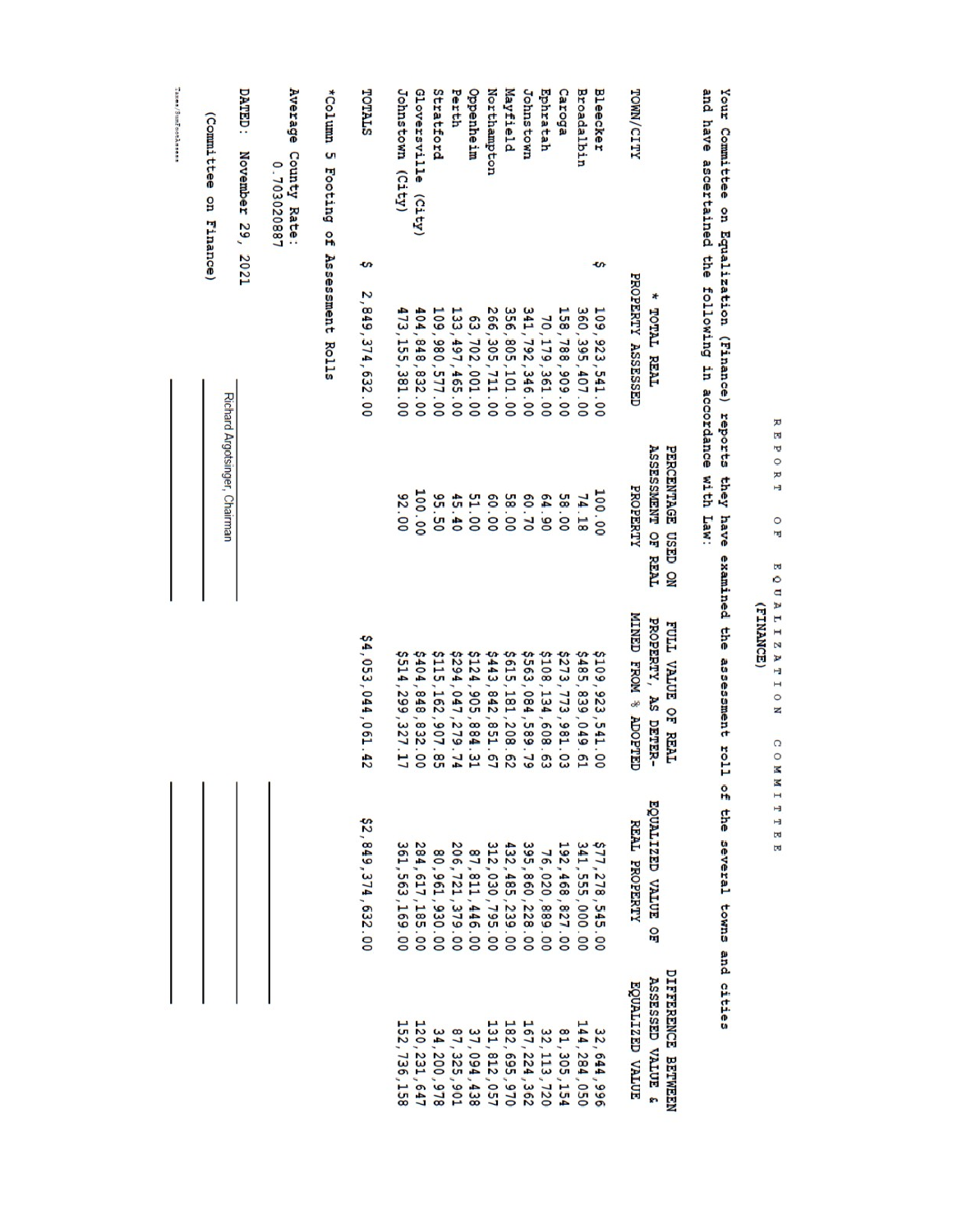Supervisor ARGOTSINGER offered the following Resolution and moved its adoption:

#### RESOLUTION FIXING 2022 SALARIES FOR THE BOARD OF SUPERVISORS

RESOLVED, That pursuant to Article F, Section 200 of the County Law, on and after January 1, 2022, the salary of the Supervisors of the County of Fulton shall be fixed at an annual salary of \$9,057.00; and, be it further

RESOLVED, That on and after January 1, 2022, the salary of the Chairman of the Board of Supervisors be and hereby is fixed at an annual salary of \$11,921.00; and, be it further

RESOLVED, That the County Treasurer be authorized and directed to pay salaries of Supervisors and the Chairman as hereby fixed in bi-weekly installments; and, be it further

RESOLVED, That certified copies of this Resolution be forwarded to the County Treasurer, Personnel Department, Budget Director/County Auditor and Administrative Officer/Clerk of the Board.

Seconded by Supervisor BREH and adopted by the following vote: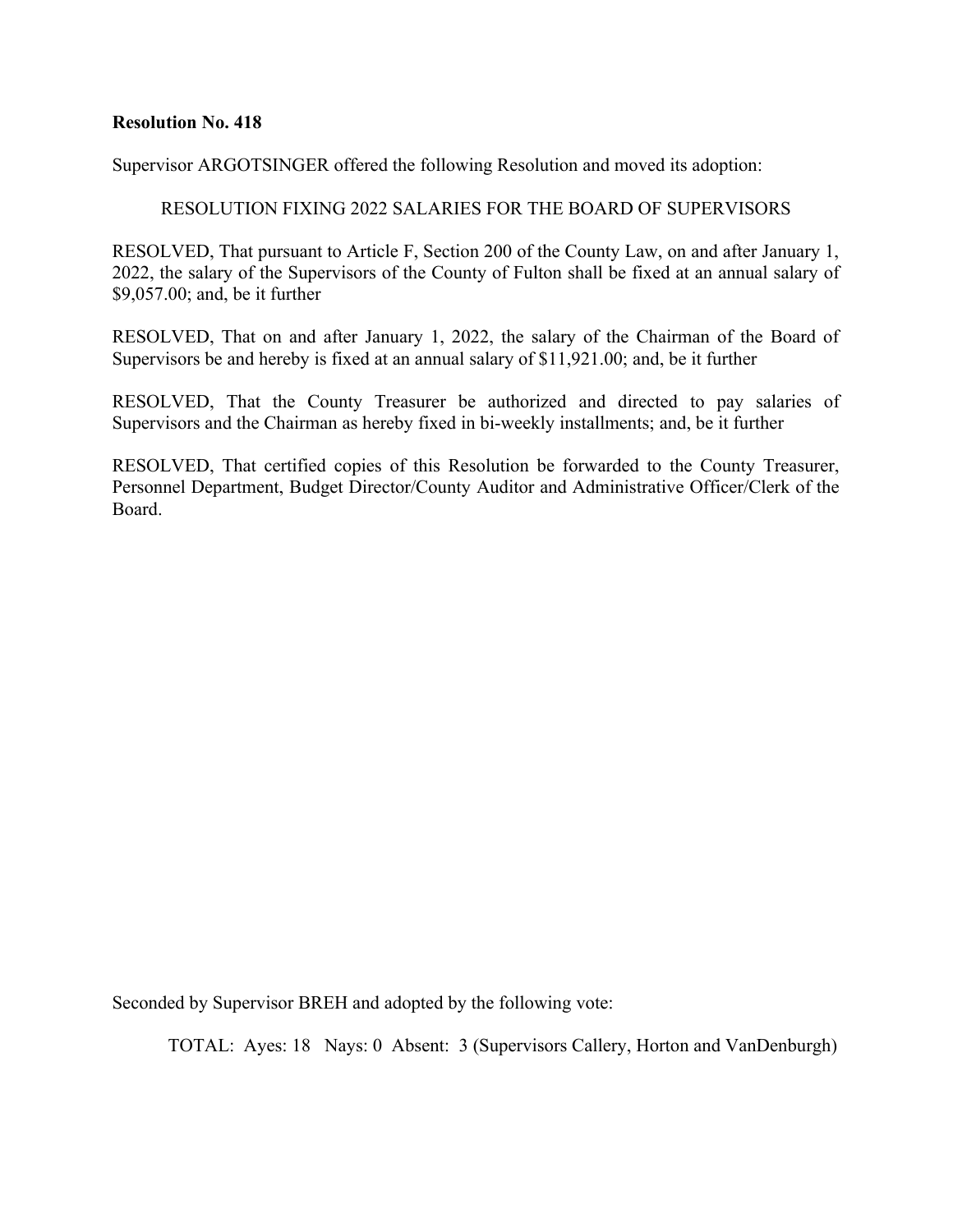Supervisor ARGOTSINGER offered the following Resolution and moved its adoption:

#### RESOLUTION ADOPTING THE 2022 FULTON COUNTY BUDGET

RESOLVED, That the Report of the Committee on Budget Review and Finance, as presented herewith, be approved and that the several amounts specified therein (or as much thereof as may be necessary) be and hereby are appropriated for the purposes enumerated; and, be it further

RESOLVED, That upon prior written certification of the necessity therefor, and written approval thereof, by the appropriate committee of the Board of Supervisors having jurisdiction of such department, emergency employees may be employed within the limits of appropriation therefor; and, be it further

RESOLVED, That all moneys received by the County Treasurer from State and/or Federal relief and all revenues attributable to functions be credited by him to the proper estimated revenues of the department according to the 2022 Budget; and, be it further

RESOLVED, That there be levied, assessed and collected upon the taxable property of the County of Fulton the sum of \$30,369,684.00 for County purposes, and the Budget Director/County Auditor be and hereby is directed to apportion the various amounts for the current year for the several towns and Cities of Johnstown and Gloversville for presentation to the Clerk of the Board; and, be it further

RESOLVED, That the Clerk of the Board utilize said apportionment for the preparation and issuance of the warrants, in accordance with law; and, be it further

RESOLVED, That the line item budget be and hereby is eliminated in favor of a summarized version, with all transfers to be screened and categorized by the Committee on Finance, unless directed by the Administrative Officer/Clerk of the Board to the oversight committee; and, be it further

RESOLVED, That a certified copy of this Resolution be forwarded to the County Treasurer, Budget Director/County Auditor and Administrative Officer/Clerk of the Board.

Seconded by Supervisor BRADT and adopted by the following vote: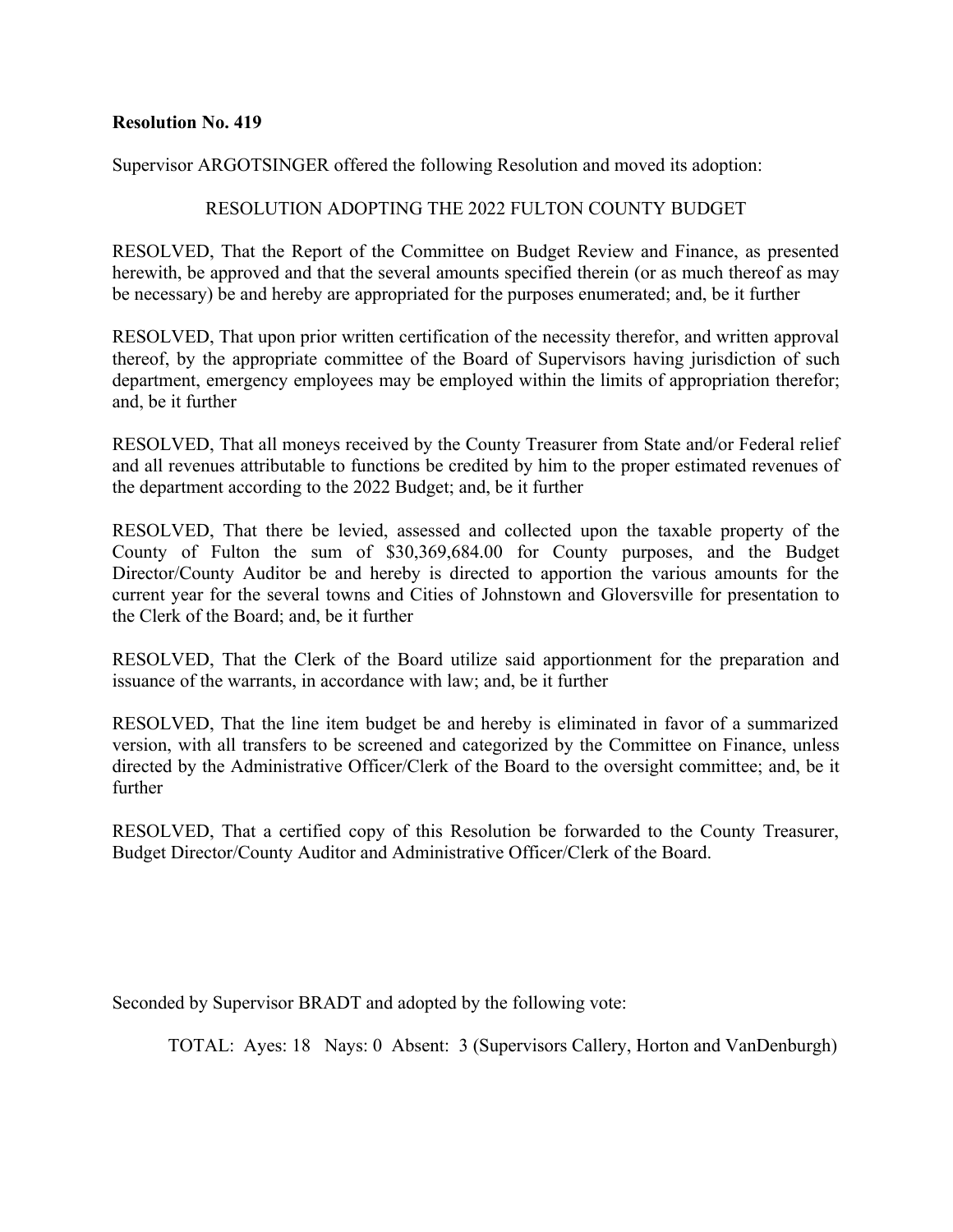Supervisor ARGOTSINGER offered the following Resolution and moved its adoption:

RESOLUTION ACCEPTING REPORT OF COMMITTEE ON APPORTIONMENT

RESOLVED, That the Report of the Committee on Apportionment dated November 29, 2021, be accepted and adopted as the basis of apportionment for the respective taxes to be levied; and, be it further

RESOLVED, That a certified copy of this Resolution be forwarded to the County Treasurer, Budget Director/County Auditor and Administrative Officer/Clerk of the Board.

Seconded by Supervisor WILSON and adopted by the following vote: